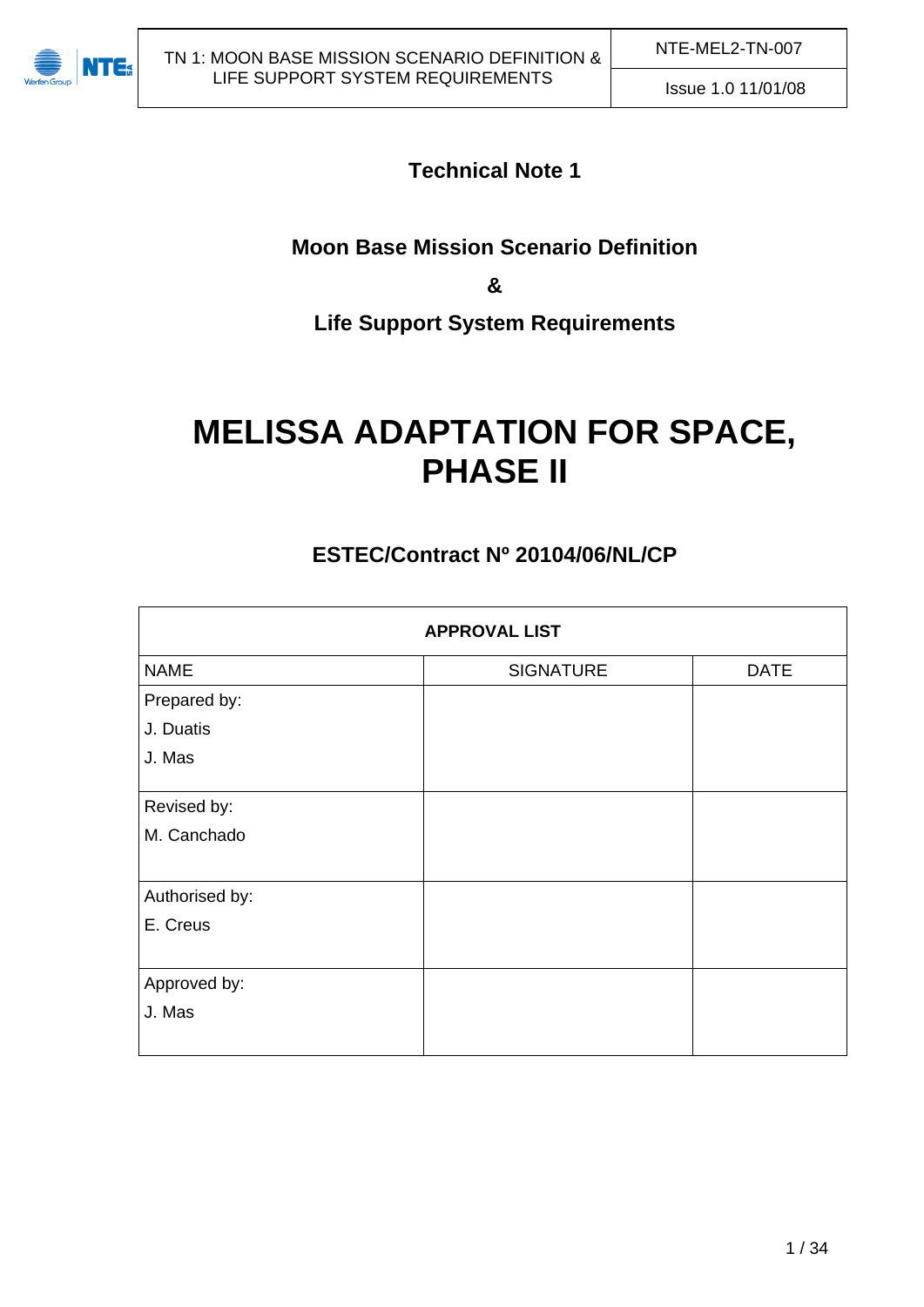

| <b>DISTRIBUTION LIST</b> |                 |                |  |  |
|--------------------------|-----------------|----------------|--|--|
| <b>NAME</b>              | <b>POSITION</b> | <b>COMPANY</b> |  |  |
| Ch. Lasseur              | TEC-MCT         | <b>ESTEC</b>   |  |  |
|                          |                 |                |  |  |
|                          |                 |                |  |  |

| <b>CHANGE RECORD</b> |              |             |                            |  |  |  |
|----------------------|--------------|-------------|----------------------------|--|--|--|
| <b>AUTHOR</b>        | <b>ISSUE</b> | <b>DATE</b> | <b>CHANGE</b>              |  |  |  |
| J. Duatis            | 1draft       | 25/06/07    | New Document               |  |  |  |
| J. Mas               |              |             |                            |  |  |  |
| J. Duatis            | 1.0          | 11/01/08    | Includes comments after PM |  |  |  |
| J. Mas               |              |             | 1, [R 29].                 |  |  |  |
|                      |              |             |                            |  |  |  |
|                      |              |             |                            |  |  |  |
|                      |              |             |                            |  |  |  |
|                      |              |             |                            |  |  |  |
|                      |              |             |                            |  |  |  |
|                      |              |             |                            |  |  |  |
|                      |              |             |                            |  |  |  |
|                      |              |             |                            |  |  |  |
|                      |              |             |                            |  |  |  |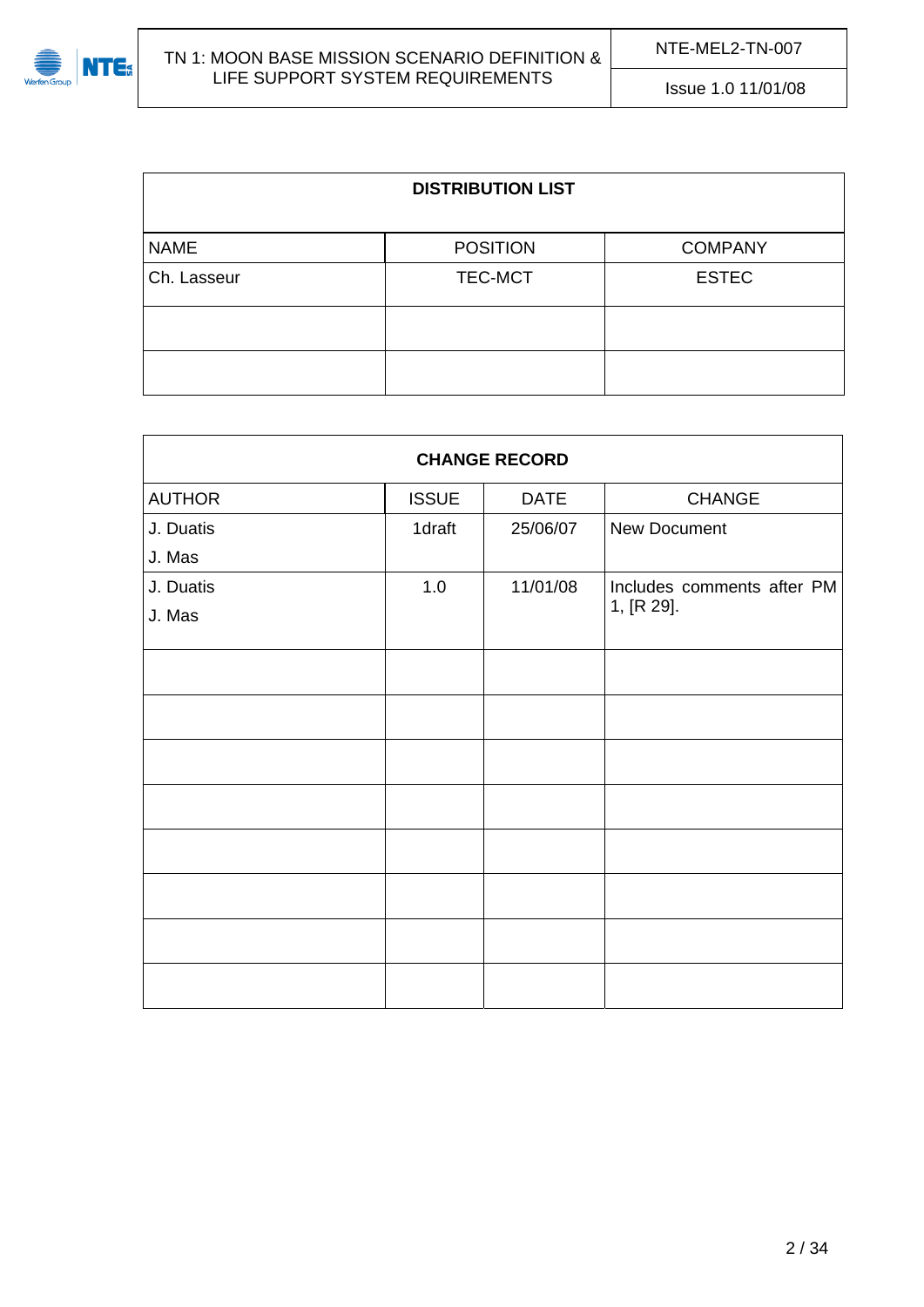

# **CONTENTS**

| 1.1          |                                                                |  |
|--------------|----------------------------------------------------------------|--|
| 1.2          |                                                                |  |
|              |                                                                |  |
|              |                                                                |  |
| 2.1          |                                                                |  |
| 2.2          |                                                                |  |
| 2.2.1        |                                                                |  |
| 2.2.2        |                                                                |  |
| 2.2.3        |                                                                |  |
| 2.3          |                                                                |  |
| 2.3.1        | Lunar base location: thermal and illumination implications  11 |  |
| 2.3.2        |                                                                |  |
|              |                                                                |  |
|              |                                                                |  |
| 3.1          |                                                                |  |
| 3.2          |                                                                |  |
| 3.2.1        |                                                                |  |
| 3.2.2        |                                                                |  |
| 3.2.2.1      |                                                                |  |
| 3.2.3        |                                                                |  |
| 3.2.3.1      |                                                                |  |
| 3.3          |                                                                |  |
| 3.3.1<br>3.4 |                                                                |  |
| 3.4.1        |                                                                |  |
| 3.4.2        |                                                                |  |
| 3.4.3        |                                                                |  |
| 3.4.3.1      |                                                                |  |
| 3.4.3.2      |                                                                |  |
| 3.4.3.3      |                                                                |  |
| 3.4.3.4      |                                                                |  |
| 3.4.3.5      |                                                                |  |
| 3.4.4        |                                                                |  |
| 3.4.4.1      |                                                                |  |
| 3.4.4.2      |                                                                |  |
| 3.4.4.3      |                                                                |  |
| 3.4.4.4      |                                                                |  |
|              |                                                                |  |
| 3.4.5.1      |                                                                |  |
| 3.4.5.2      |                                                                |  |
| 3.4.5.3      |                                                                |  |
| 3.4.6        |                                                                |  |
| 3.4.6.1      |                                                                |  |
| 3.4.6.2      |                                                                |  |
| 3.4.6.3      |                                                                |  |
| 3.4.6.4      |                                                                |  |
| 3.4.6.5      |                                                                |  |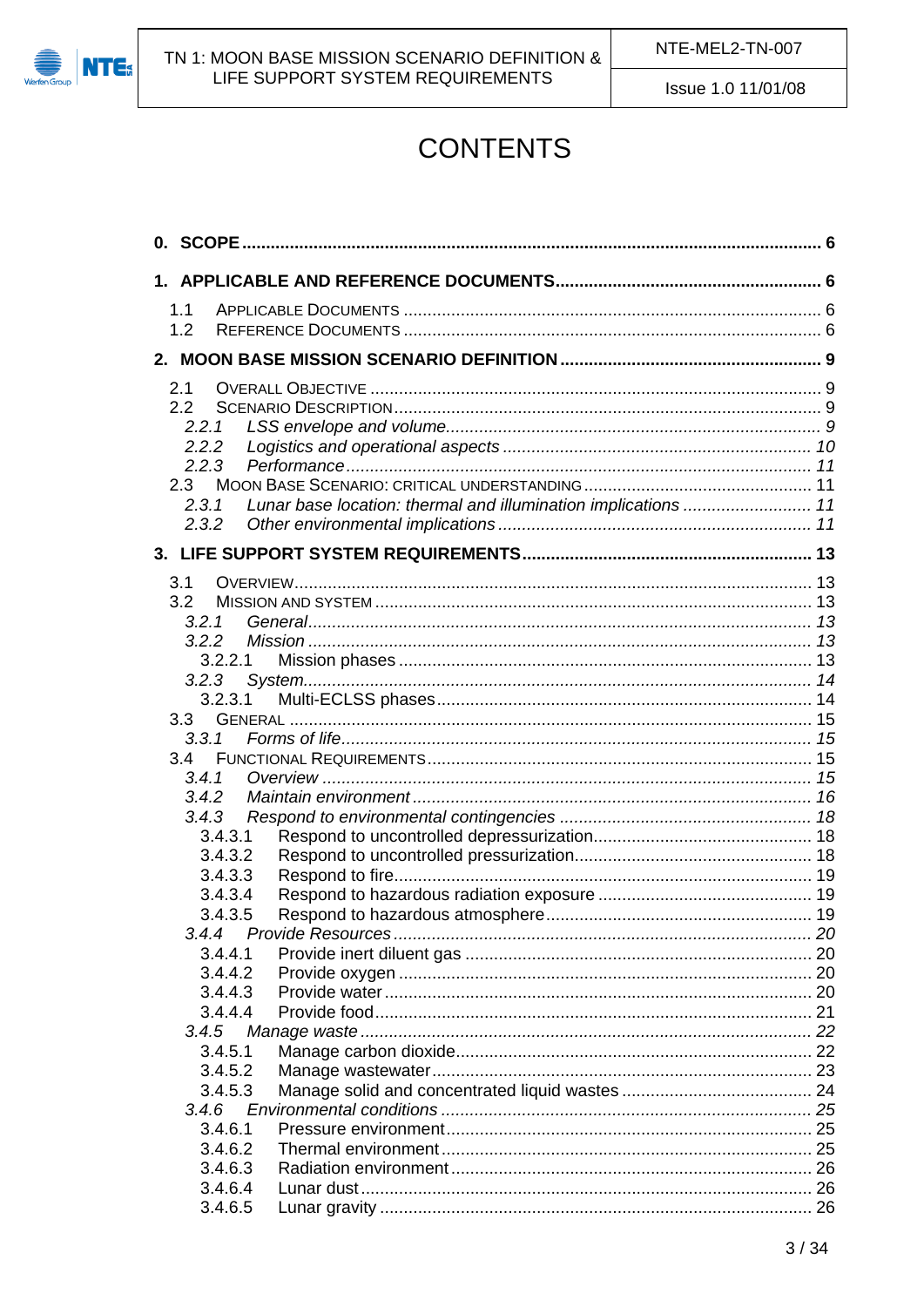

| 4.1<br>4.2<br>4.3<br>4.4<br>4.5<br>4.6 |  |
|----------------------------------------|--|
|                                        |  |
| 5.1<br>5.2                             |  |
|                                        |  |
|                                        |  |
| 6.1<br>6.2                             |  |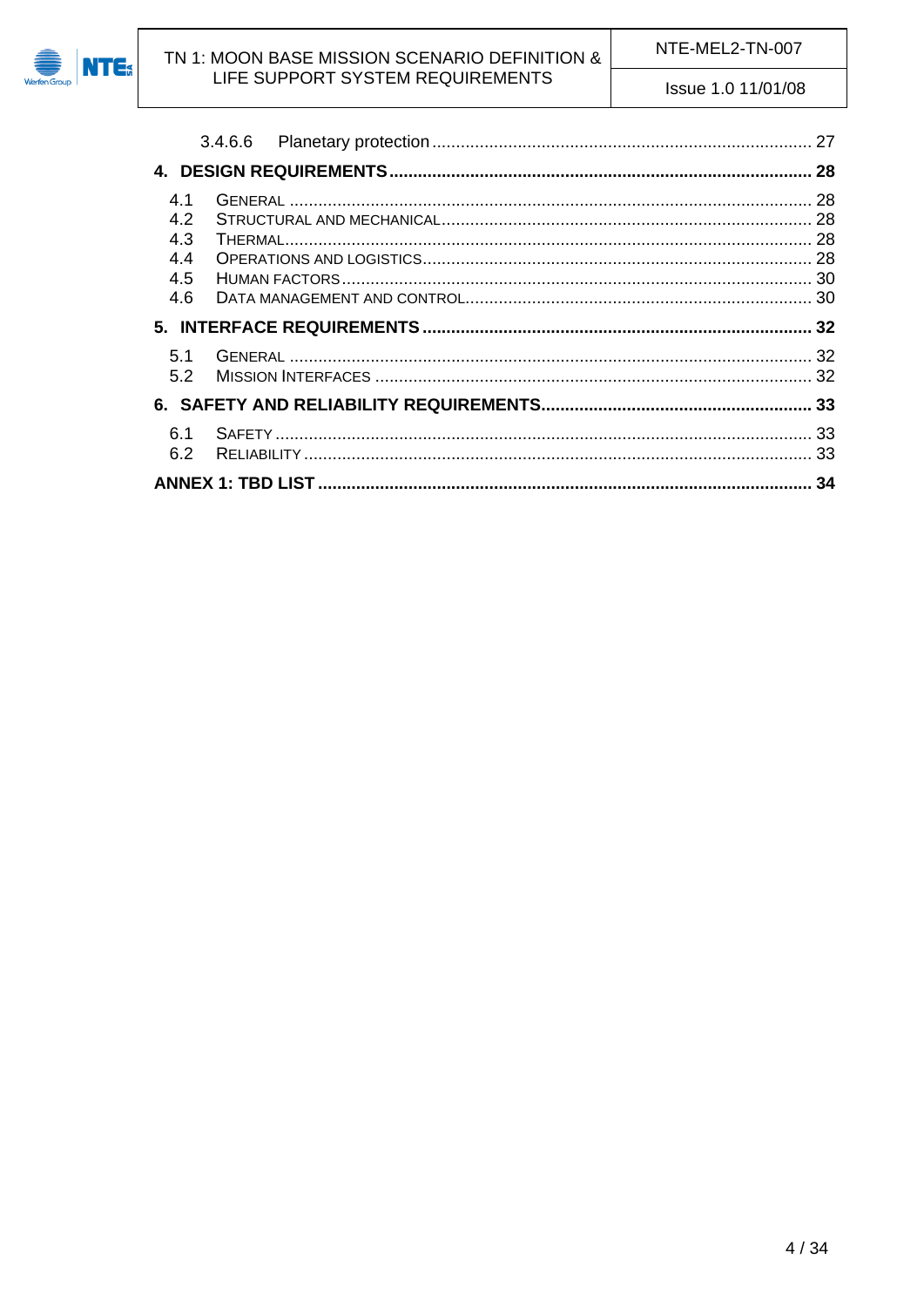

# ACRONYMS LIST

| ATP | Authorisation To Proceed |  |
|-----|--------------------------|--|
|     |                          |  |

- BLSS Bioregenerative Life Support System
- BVAD Baseline Values Assumption Document ([\[R 10\]](#page-6-0))
- COTS Commercial Off The Shelf
- ECLSS Environmental Control and Life Support System
- EVA Extra Vehicular Activity
- FPU Food Production Unit
- GCR Galactic Cosmic Rays
- HPC Higher Plants Compartment
- **ISPR** International Standard Payload Rack
- **ISRU In Situ Ressources Utilisation**
- LSS Life Support System
- MELiSSA Micro Ecological Life Support System Alternative
- SMAC Spacecraft Maximum Allowable Concentration
- SPE Solar Particles Events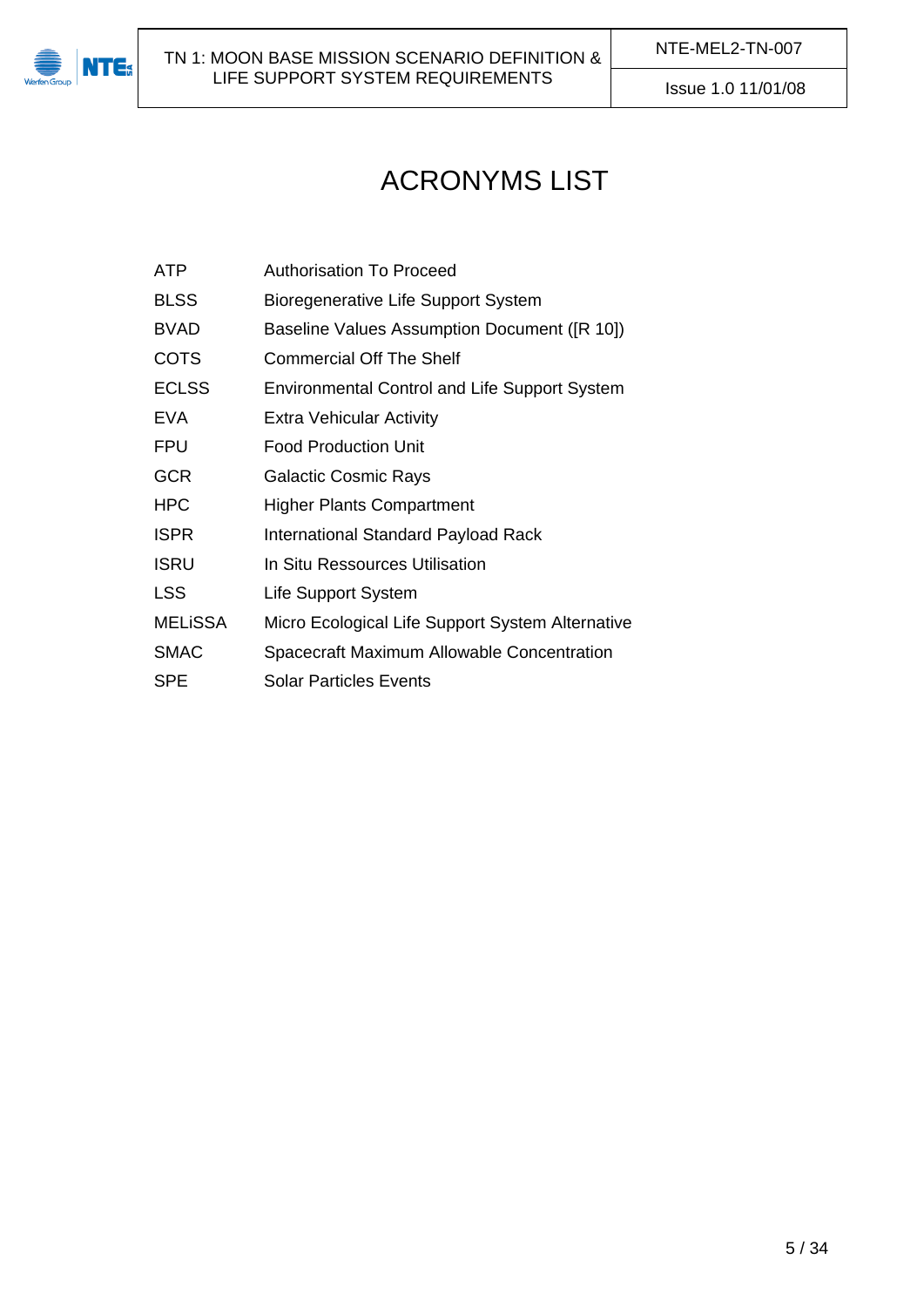<span id="page-5-0"></span>

# **0. SCOPE**

This document covers the definition of a Moon Base Mission Scenario as well as the Life Support System Requirements that must be taken into account for a potential use of a MELiSSA-based life support system in a lunar base context.

# <span id="page-5-1"></span>**1. APPLICABLE AND REFERENCE DOCUMENTS**

### <span id="page-5-2"></span>**1.1 Applicable Documents**

- [A 1] Request for Quotation RFQ/3-11481/05/NL/CP MELISSA Adaptation for Space -Phase 2, ref.: RES-PTM/CP/cp/2005.915, dated 16/11/05
- [A 2] Statement of Work MELISSA Adaptation for Space Phase 2, Ref. TEC/MCT/2005/3467/In.CL dated November 4th, 2005, Version 1 (Appendix 1 to RFQ/3-11481/05/NL/CP)
- [A 3] Special Conditions of Tender, Appendix 3 to RFQ/3-11481/05/NL/CP
- <span id="page-5-4"></span>[A 4] ESA Fax Ref. RES-PTM/CP7cp/2006.226, dated 29/03/06
- [A 5] Minutes of Meeting ESA-NTE Clarification meeting on MELiSSA Adaptation for Space – Phase 2; no reference, dated 20/04/06

### <span id="page-5-3"></span>**1.2 Reference Documents**

- [R 1] "Dynamics and steady state operation of a nitrifying fixed bed biofilm reactor: mathematical model based description" Pérez, J., Poughon, L., Dussap, G., Montesinos, J., Gòdia, F. Process Biochemistry 40 (2005) 2359 – 2369.
- [R 2] "A structured Model for Simulation of Cultures of the Cyanobacterium Spirulina Platensis in photobioreactors: I. Coupling between light transfer and growth kinetics" Cornet, J.F., Dussap, C.G., Dubertet, G. Biotechnology and Bioengineering, Vol. 40, Pp 817-825 (1992)
- [R 3] MELiSSA Yearly Report for 2004 Activity. Memorandum of Understanding TOS-MCT/2002/3161/In/CL. Vieira da Silva, L., Lasseur, Ch. ESA-EWP 2287 (June 2005)
- [R 4] Ordóñez et al. "MELiSSA Higher Plants Compartment modeling using EcosimPro" ICES 004-01-2351 (2004)
- [R 5] Favreau, M. et al. "Application of rectangular hyperbola to the lettuce and beet crops". ICES 2005-01-2823 (2005)
- [R 6] CDF Study Report. Human Spaceflight Vision. European Man-tended Moon Base. CDF-23(A). (2004)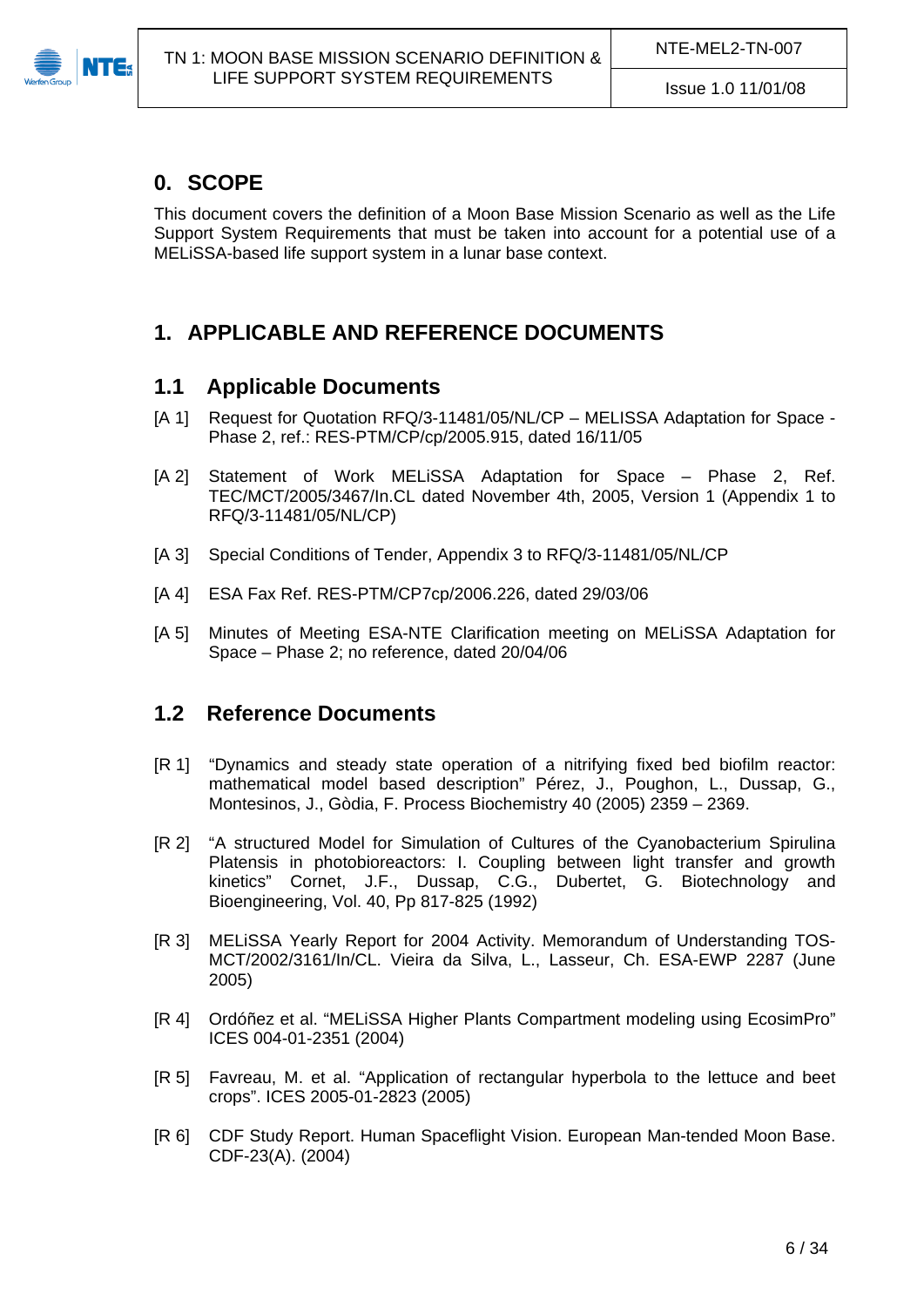

- [R 7] CDF Study Report. Architecture Study for Sustainable Lunar Exploration. CDF-33(A). December 2004
- [R 8] Drysdale, A.E., Lunar Bioregenerative Life Support Modeling, SAE Technical Paper Series No. 941456 (1994)
- [R 9] Levri, J.A. et al. Advanced Life Support Equivalent System Mass Guidelines Document. NASA TM-2003-212278 (2003)
- <span id="page-6-0"></span>[R 10] Advanced Life Support Baseline Values and Assumptions Document. Hanford, A.J. et al. (2004). NASA JSC-47804
- [R 11] Hanford, A.J. Advanced Life Support Research and Technology. Development Metric – Fiscal Year 2004. NASA CR-2004-208944. (October 2004)
- [R 12] Hanford, A.J. Advanced Life Support Systems Integration, Modelling and Analysis Reference Mission Document. NASA JSC-39502 (2001)
- [R 13] Fulgent N., Poughon L., Richalet J., Lasseur C. Melissa, global control strategy of the artificial ecosystem by using first principles models of the compartments. Advances in Space research (1999), 24(3), 397-405.
- [R 14] MELiSSA Memorandum of Understanding, Contract No. 19071/05/NL/CP
- [R 15] Mas, J. L. et al., "Design Approach of Closed Loop Food Systems in Space", ICES 2005-01-2920 (2005)
- [R 16] Vanrobaeys, X. et al., "A Crop Selection Algorithm for Closed Loop Food Systems" ICES 2005-01-2817, (2005)
- [R 17] Proposal in response to ESA RFQ/3-11481/05/NL/CP MELiSSA Adaptation for Space - Phase 2, Ref. NTE-MEL2-OF-001, issue 1, 25/01/05
- [R 18] Albiol, J. et al. Preliminary Review of the Pilot plant Final Loop; MELiSSA Technical note 47.3, December 2000
- [R 19] Lasseur, Ch. Et al. MELiSSA: Overview of the Project and Perspectives, ICES 2005-01-3066, (2005)
- [R 20] Schrunk, D. et al. The Moon: Resources, Future Development and Colonization. John Wiley & Sons – Praxis Publishing Ltd. 1999
- <span id="page-6-4"></span>[R 21] Eckart, P., The Lunar Base Handbook, Chapter 16, The McGraw-Hill Companies, 1999
- <span id="page-6-1"></span>[R 22] ECSS-E-30 Part 4A: Environmental Control and Life Support, 5 August, 2005
- <span id="page-6-2"></span>[R 23] Advanced Life Support Requirements Document, NASA document CTSD-ADV-245C, February 2003
- <span id="page-6-3"></span>[R 24] ALS Baseline Values and Assumptions Document, JSC-47804, NASA CTSD-ADV-484A, August 2004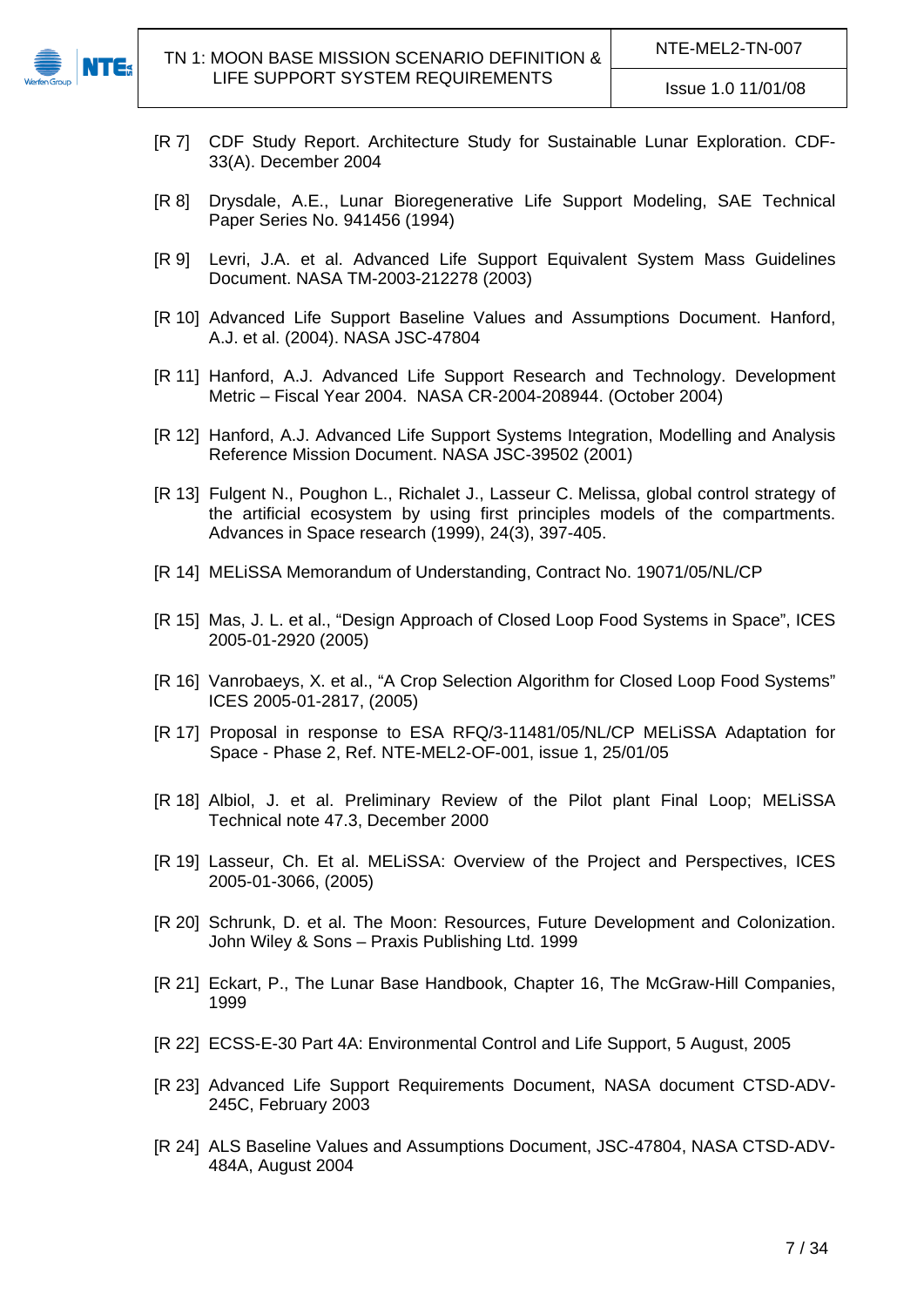<span id="page-7-4"></span>

- [R 25] Microgravity Research in Support of Technologies for the Human Exploration and Development of Space and Planetary Bodies. Commission on Physical sciences, Mathematics and Applications. National Research Council. International Standard Book Number 0-309-06491-0. National Academy Press, 2000
- [R 26] ECSS-E-10 Part 11: Human factors engineering (to be published)
- <span id="page-7-3"></span>[R 27] ST9-4000-TN-021-NTE, issue 1.1, 28/05/05, Technical Note 3: Model Simulation and Trade-off, Closed Loop Food Systems ST9.1.
- <span id="page-7-1"></span>[R 28] NASA-SRD-3000. Man-Systems Integration Standards. Revision B, July 1995
- <span id="page-7-0"></span>[R 29] PM 1 Minutes of Meeting, Ref.: NTE-MEL2-MN-010, dated 05/07/07
- <span id="page-7-2"></span>[R 30] International Space Station Medical Operations Requirement Document, ISS MORD, SSP 50260, Revision C Draft 6.1, August 2005
- [R 31] ESA water quality standards in manned space vehicles, ESA-PSS-03-402, issue 1, October 1994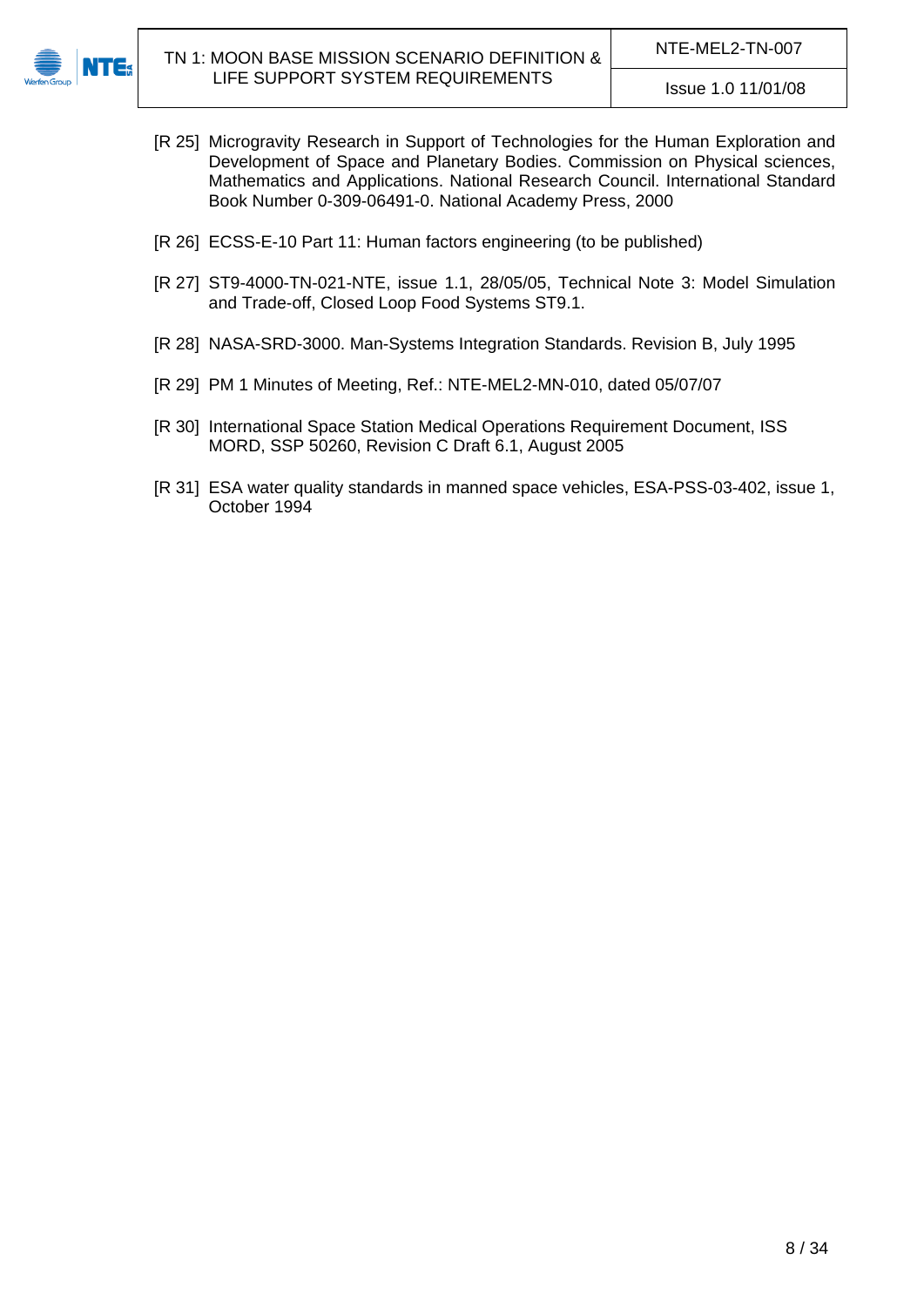<span id="page-8-0"></span>

# **2. MOON BASE MISSION SCENARIO DEFINITION**

A Moon Base Scenario is proposed in Appendix 1 of ESA's fax [\[A 4\]](#page-5-4). For clarity purposes the scenario description is reproduced hereafter.

# <span id="page-8-1"></span>**2.1 Overall Objective**

It is assumed that a Moon Base infrastructure and its associated support are already in place on the lunar surface. The objective is to progressively assemble an integrated closed-loop Life Support System in a dedicated European module of the Moon Base and to operate it with the metabolic products and needs of the crew for demonstration purposes. All the functions need to be fulfilled:

- Air revitalization,
- Food production,
- Waste management and
- Water recycling.

It is also assumed that a primary Life Support System (LSS) exists already within the Moon Base and that the crew's life does not totally depend on the functioning of the Life Support System demonstrator in the European module. However, its implementation shall have clear benefits to the overall mission cost and risk, improving the recycling efficiency and providing operational redundancy to the functions ensured by the primary Life Support System.

# <span id="page-8-2"></span>**2.2 Scenario Description**

A potential European participation to the NASA Moon exploration architecture could be envisaged. In this perspective, a crew of four is assumed. Their stay is longer than six months or a new crew of four will be rotated every six months. Such a long duration justifies the use of a closed-loop Life Support System.

The crewmembers will find a man-tended base with dedicated modules, some of them provided by Europe. Such modules have a nuclear power source, which provides up to 40kW of electrical power. Nevertheless, the power usage shall be minimized.

The modules are completely fitted with structural, electrical, data & communications, thermal systems and interfaces. In particular, the European module dedicated to Life Support System has interfaces to other modules, which allow the reception and delivery of metabolic products and needs of the crew. Therefore, the Life Support System can be operated with the supplies of the neighbouring modules and deliver its products to them.

### <span id="page-8-3"></span>**2.2.1 LSS envelope and volume**

The volume envelope of the Life Support System without Food Production Unit (FPU) is potentially constraint to one module.

The LSS module shall be considered with semicircular cross section of diameter 8m and a length to be determined by the constraints on the volume, see [Figure 2-1.](#page-9-1) The centre of this cross section shall be reserved for the crew and provide at least a free space of 2.5 x 2.5 m. The depth of this cross section is variable and can be freely chosen to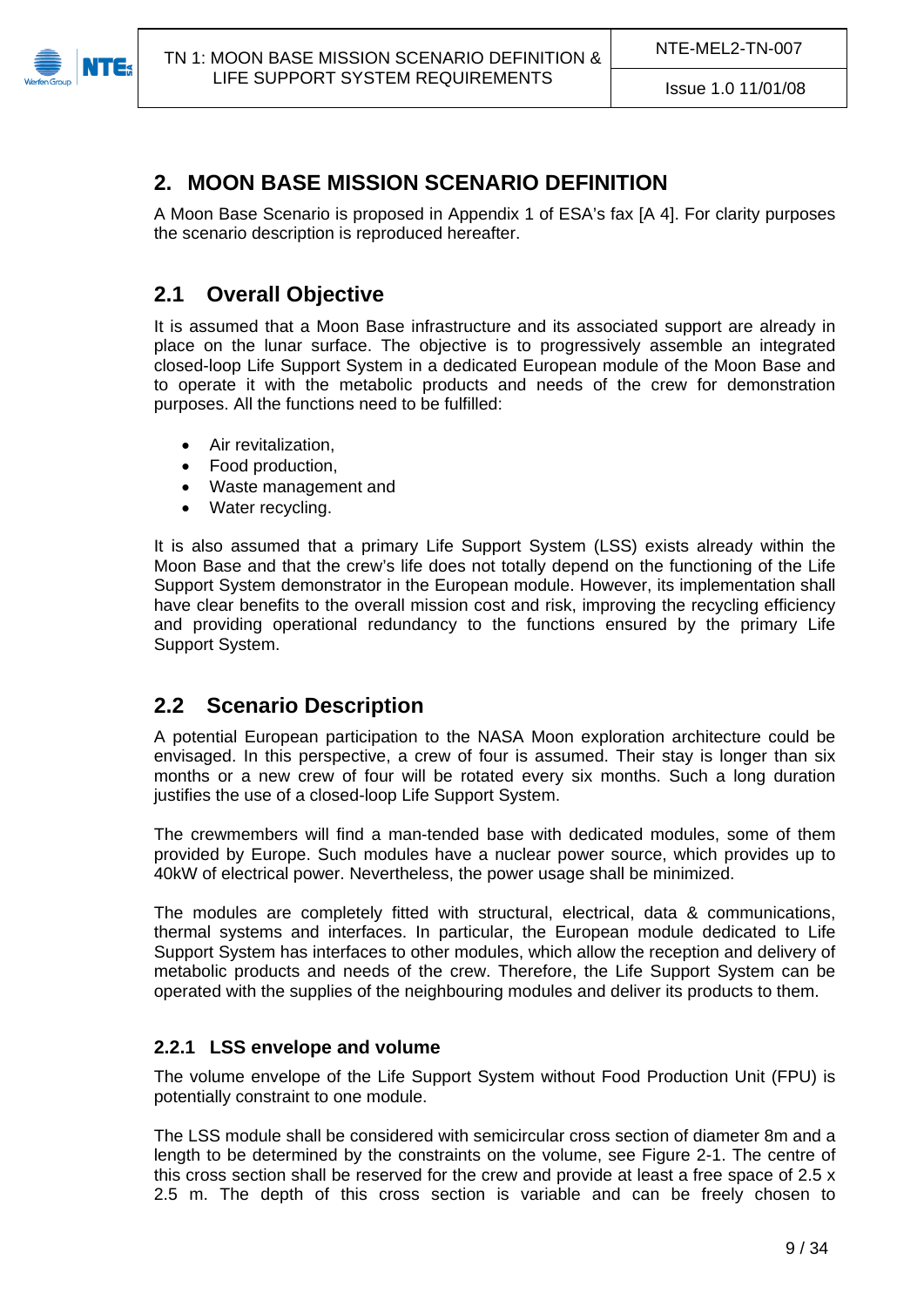

accommodate necessary hardware and to meet any other considered requirements, such as NASA-STD-3000 requirements [\[R 28](#page-7-1)].

Volume usage shall be optimised by applying appropriate design and trade-off criteria.



*Figure 2-1: LSS module envelope sketch* 

<span id="page-9-1"></span>Other accommodation options can be based on cylindrical geometry (as illustrated in the example of [Figure 2-2\)](#page-9-2). It offers certain advantages, like commonality with existing ISS designs, possibility of using International Standard Payload Rack-like (ISPR) support structures and also better compatibility during transport and surface operation phases.



*Figure 2-2: Planetary surface moule* 

### <span id="page-9-2"></span><span id="page-9-0"></span>**2.2.2 Logistics and operational aspects**

Logistics aspects shall cover consumables' needs and crew time for assembly, operation and maintenance of the system.

Operational aspects shall take into account a possible reduced power or less than four crew members, so that the system shows flexibility.

A staggered approach is envisaged, assembling and demonstrating progressively the entire closed-loop Life Support System unit by unit.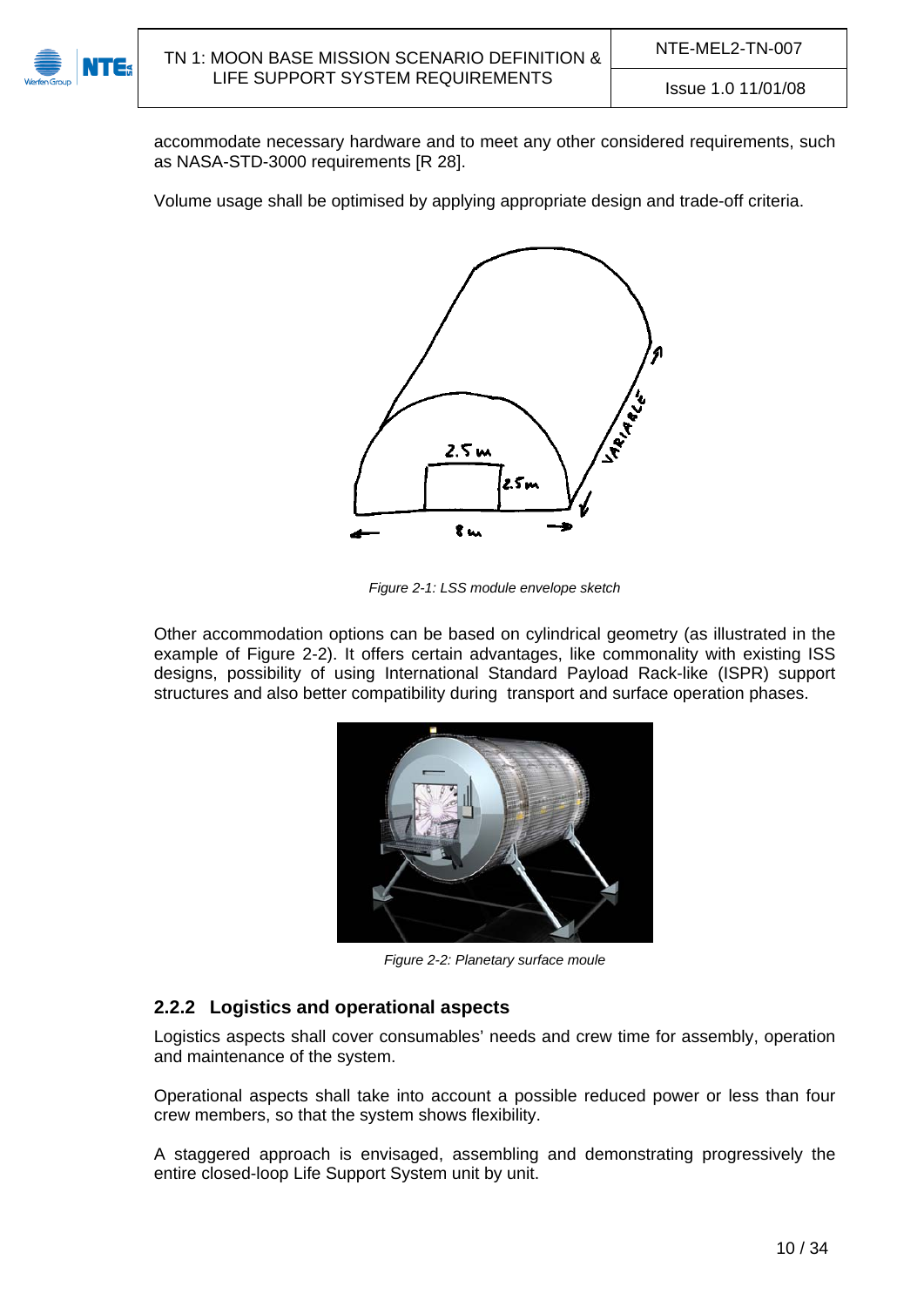<span id="page-10-0"></span>

### **2.2.3 Performance**

The following performance parameters shall be met for a four-member crew:

- The air shall be recycled to close to 100%
- The water shall be recycled to >90%
- Up to 5% of the food for the crew of four shall be produced in a first phase, then up to 40% as final performance.

The final performances must not be met within the first months but at the end of the second year. Instead, it is envisaged to assemble the Life Support System units in a suitable sequence to allow for closing all the life support system flows in an efficient manner. The units to be considered are the MELISSA compartments, the ARES subsystems, the Urine and Wastewater treatment units and associated European life support system hardware and technologies.

# <span id="page-10-1"></span>**2.3 Moon Base Scenario: critical understanding**

The Moon Base Scenario does not define some aspects that might have some impact on the design of the LSS. These will be further analysed in the course of the project and are advanced hereafter.

### <span id="page-10-2"></span>**2.3.1 Lunar base location: thermal and illumination implications**

The base location within the lunar surface may be relevant in the design of the LSS. Equatorial or Polar landing sites are likely locations for the base. However, they have very different features in terms of peak temperature excursion, illumination periodicity (due to the lunar day) and light intensity whose impact must be considered. For LSS concepts enclosed within the referred European module the base location on the lunar surface may not be relevant (assuming that such module provides sufficient thermal isolation and enough power supply). However for LSS with high food production units this issue may be relevant since likely greenhouse structures for the growth of higher plants will be necessary. And in this case, trades on illumination (natural versus artificial), consequences on power supply, thermal dissipation needs etc. will have to be considered against the deliveries and infrastructure provided by the European module.

### <span id="page-10-3"></span>**2.3.2 Other environmental implications**

The hostile lunar environment presents some features that need to be assessed in case some consequences may be derived for the design of the LSS. These are:

- Radiation: the LSS, being likely a combination of physico-chemical and biological devices, will host different forms of life (crew, microorganisms, higher plants) and electronic equipment that need to be protected from the wide radiation spectrum that reaches the lunar surface. Therefore radiation protection strategies (e.g. shielding) need to be dimensioned based on agreed below-lethal dose levels and proposed for the hosting modules.
- Reduced gravity: it may have an impact on the dynamics of the gas, liquid and solid loops and needs to be considered in the phase separation, notably gas/liquid
- Pressurised environment: the LSS will have to be located within a pressurised enclosure and the LSS elements will also have to maintain internally an equilibrium pressure. Therefore the entire system will have to feature pressure relieve valves /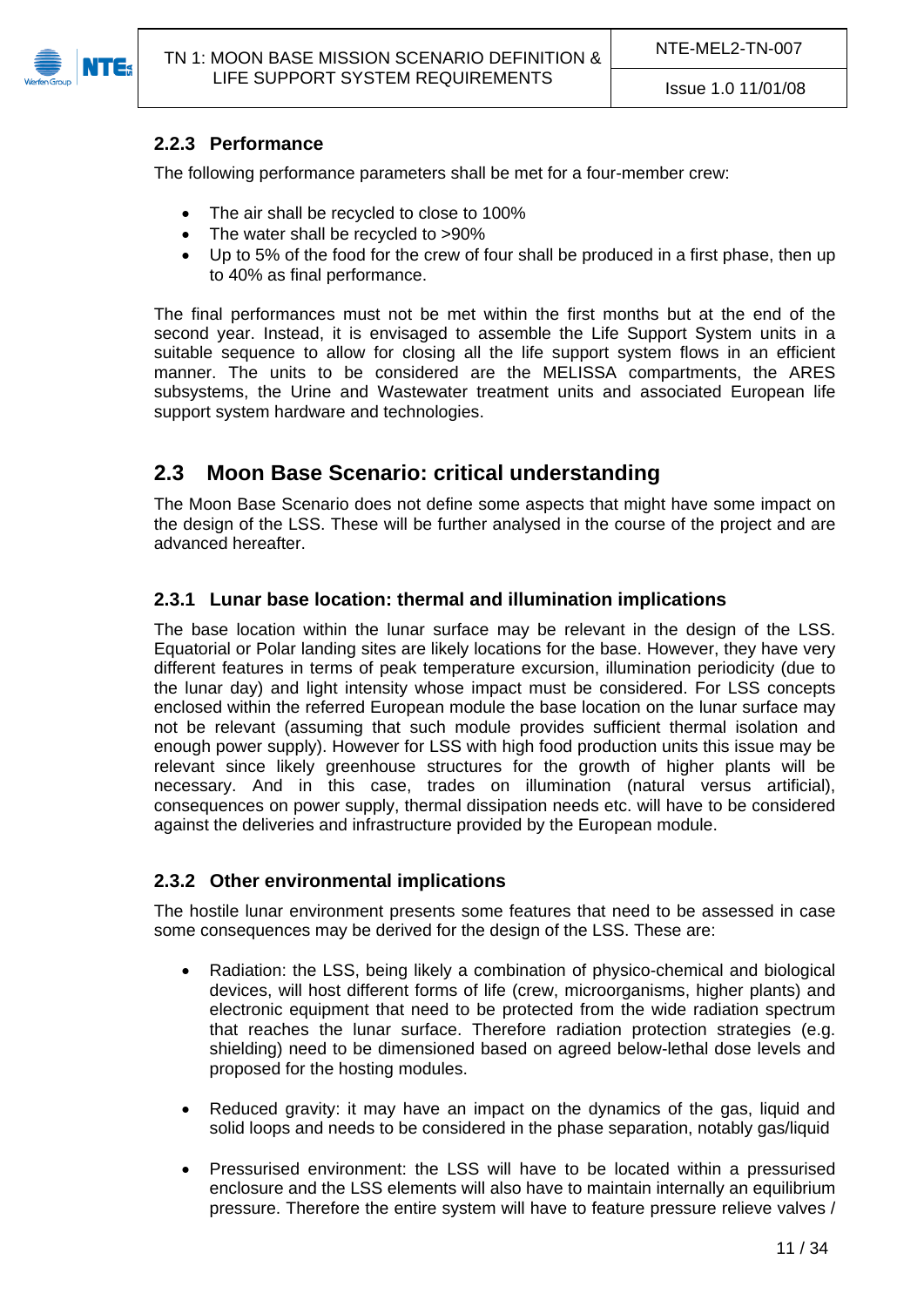

venting where necessary to equalize pressure as well as the means to restore pressure in compensation for gas leakage.

Pressurised environment is particularly important for a food production unit as the gas loop is essential (carbon dioxide and oxygen) and higher plants need grow within certain pressure range for proper growth.

 Volume and envelope constraints: the available volume corresponding to the European module will be considered as in par. [2.2.1.](#page-8-3) Therefore, the study will determine the volume needs to attain up to 5% food production (assuming that it can be achieved with a combination of MELiSSA and other LSS technologies without the inclusion of a higher plans).

To reach up to 40% food production capability a higher plants compartment seems necessary. In that case the cultivation surface for a crew size equal to four will be approximated and the volume needs derived.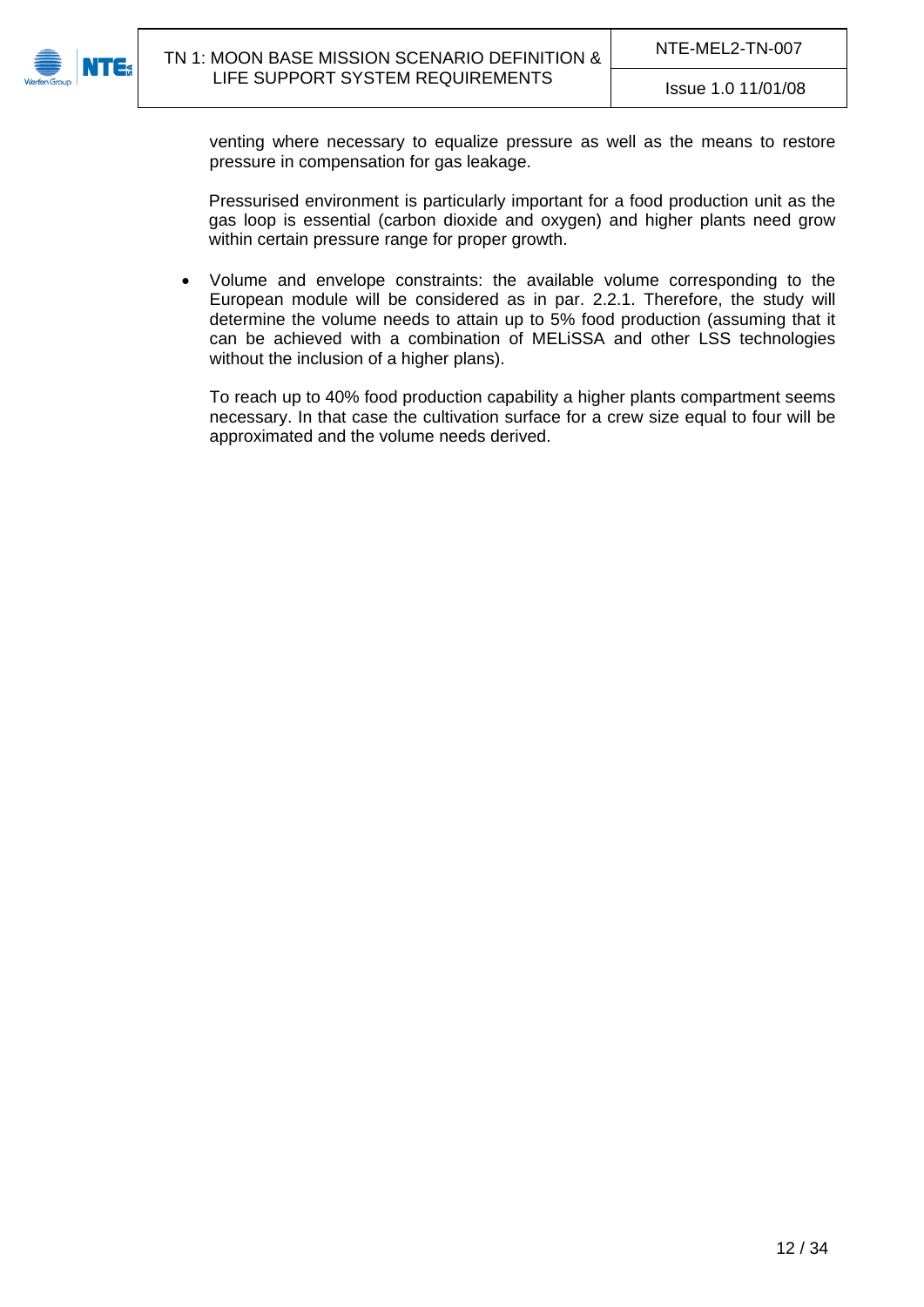<span id="page-12-0"></span>

# **3. LIFE SUPPORT SYSTEM REQUIREMENTS**

### <span id="page-12-1"></span>**3.1 Overview**

This section contains the Life Support System (LSS) requirements that will define the scope of the system that will be evaluated in this study. They are not intended to define the implementation of such system and therefore can be designated as preliminary.

As a matter of structuring the requirements the ECSS-E-30 Part 4A Environmental Control and Life Support, [\[R 22](#page-6-1)], and the CTSD-ADV-245C Advanced Life Support Requirements Document, [\[R 23\]](#page-6-2) have been taken as reference.

Based on the mission scenario described in the precedent session a LSS associated to the Moon Base will assume the primary life support functionalities and will be referred to as primary LSS. The European LSS to be accommodated in the European module will be a supplementary LSS for demonstration purposes and is referred to as secondary LSS or simply, LSS.

# <span id="page-12-2"></span>**3.2 Mission and system**

### <span id="page-12-3"></span>**3.2.1 General**

The European LSS module shall be designed to fulfil to the mission scenario definition and the mission objectives proposed in Chapter 2.

### <span id="page-12-4"></span>**3.2.2 Mission**

Mission characteristics are detailed in par. [2.1](#page-8-1) to [2.3](#page-10-1).

#### **Req. 3-1: Mission duration**

In steady state conditions the LSS will operate in continuous mode serving to a rotating crew, with a minimum stay equal to six months.

The mission is considered continuous once established although it can exhibit inactivity periods (system in stand-by conditions).

The operational lifetime of the system shall consider six-month periods without cargo resupply ([TBD 1\)](#page-33-1). Therefore, system operations must follow a proper maintenance plan, defining accurately maintenance activities, list of spares and consumables, replacement periods and overall logistics.

#### **Req. 3-2: Crew size and composition**

The system shall serve to a four-members crew (mixed or non-mixed genders)

#### <span id="page-12-5"></span>*3.2.2.1 Mission phases*

As a primary LSS is assumed to be operative in the Moon Base, the target LSS does not necessarily be fully operative at the mission onset.

The proposed LSS does not need to be operational during launch and transit phases. Therefore it can be transported disassembled and stowed (according to the logistics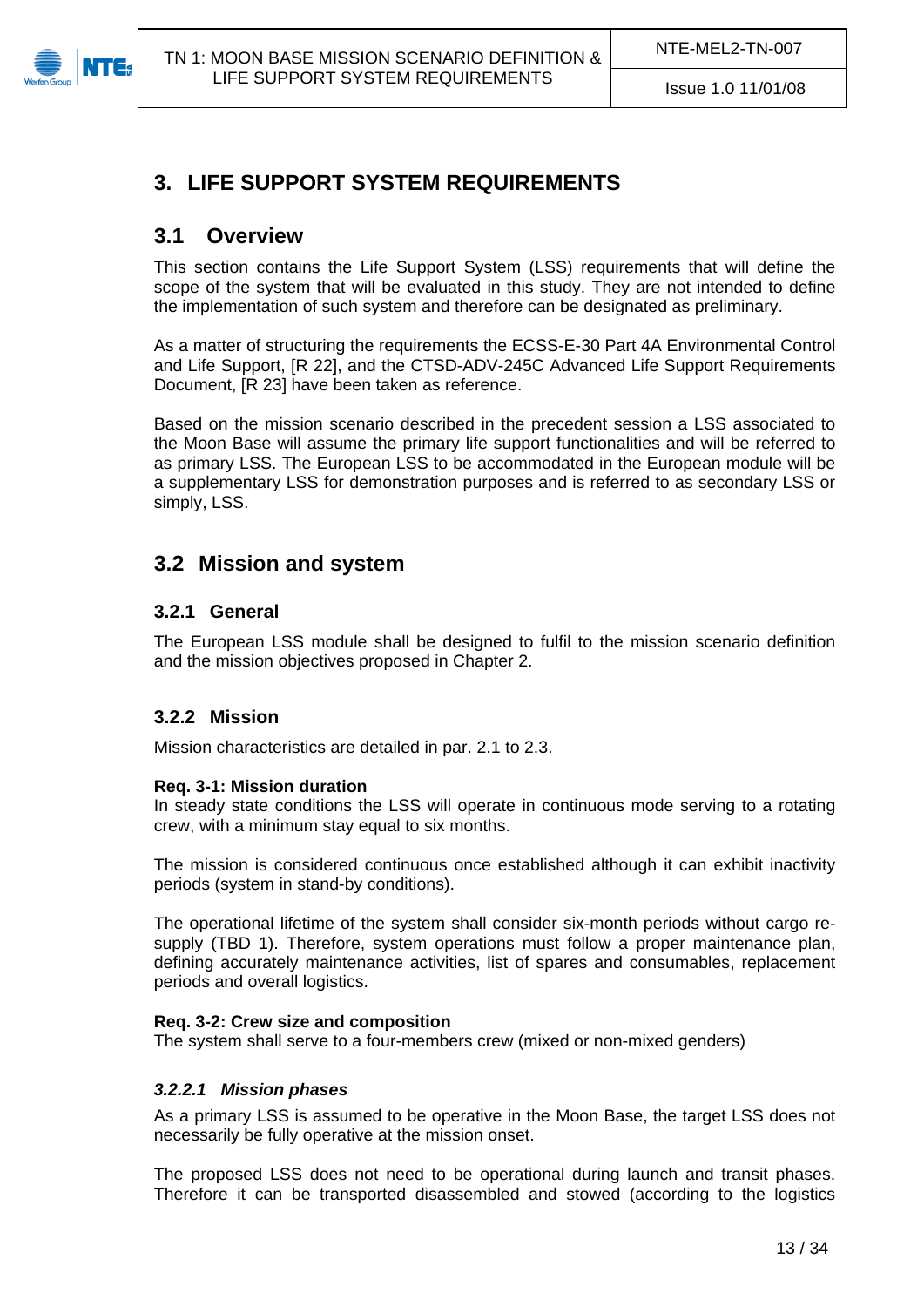

approach) and assembled and deployed in the reserved Moon Base's modules. As the secondary LSS will operate in parallel to an existing, already operative primary LSS, a staggered assembly can be planned through several assembly phases.

Once deployed a transient time of [\(TBD 2\)](#page-33-2) duration can be expected until the LSS will be fully operational (i.e. able to recycle close to 100% air, more than 90% water and 5% food).

The system shall be designed with flexibility to support evolution of the technologies. As the experience generated by its real operation can cause improvements and could derive into changes of the initial design.

#### **Req. 3-3: Transient time**

The transient time until the LSS becomes operative shall be minimised.

#### **Req. 3-4: Applicable conditions for mission phases**

The applicable conditions for the LSS during the different mission phases shall be defined. Mission phases shall include:

- Ground and pre-launch operations
	- Storage, transport
	- Functional check out
	- Waiting on launch pad
- Launch and ascent
	- $-$  Launch time
	- External environment
	- Specific requirements during multi-g phases
	- Impact of depressurization and re-pressurization (IVA)
	- Launch abort situation
- Planetary orbital phase
- Transfer phase;
- Docking, docked and separation phases, rendezvous and parking;
	- Planetary phase;
		- Landing, mission on planet;
		- Assembly
		- Commissioning and start of operations

The storage and transport conditions for supplies shall be specified.

External environmental conditions, both on ground and in space shall be taken into account.

### <span id="page-13-0"></span>**3.2.3 System**

#### <span id="page-13-1"></span>*3.2.3.1 Multi-ECLSS phases*

The European LSS module will run in parallel with a main LSS. For the purpose of this study it is assumed that both LSS share the same accessible pressurised volume<sup>[1](#page-13-2)</sup>. Therefore, specific interfaces for the exchange of gas, liquid and solid products amongst the two LSS systems shall be defined.

<span id="page-13-2"></span><sup>1</sup> Accessible pressurised volume corresponds to the Moon Base pressurised volume where crew can freely enter on a routine basis (e.g. crew quarter, planetary laboratories, etc. ) plus the pressurised volume accessed by the crew only during maintenance operations (e.g. removable ceilings or floors, racks internal volume, etc.).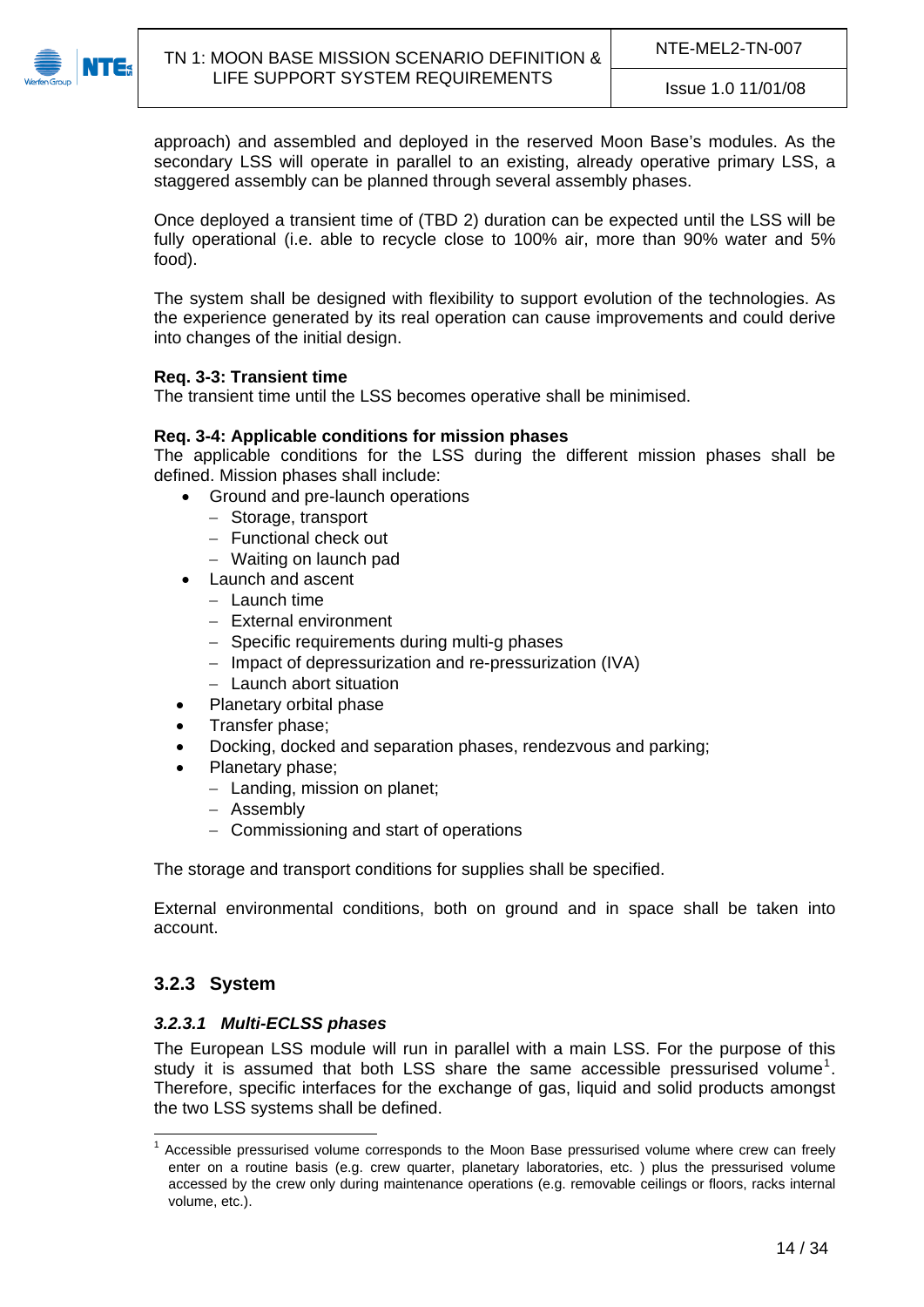

It is considered that the primary LSS will cope with life support needs arising from the performance of EVA, arrival of new planetary surface elements, etc. (e.g. it is assumed that space suits for EVA or planetary vehicles will feature their own LSS and will interface with the main LSS for replenishment, discharge of wastes etc.)

#### **Req. 3-5: LSS in a Multi-ECLSS operation**

The secondary LSS shall operate jointly with the primary LSS, sharing the same accessible pressurised volume and appropriate interface points.

#### **Req. 3-6: LSS operational stability**

The secondary LSS, being a demonstration LSS, may exhibit the possibility of working at a reduced performance, remaining in stand-by conditions or even being shut down. To prevent potential safety hazards or undesired operational conditions the LSS shall have the means to isolate from the primary LSS.

### <span id="page-14-0"></span>**3.3 General**

### <span id="page-14-1"></span>**3.3.1 Forms of life**

#### **Req. 3-7: Forms of life - human**

The proposed LSS shall be designed for any combination of male and female crew composition.

Human factors and metabolic characteristics are detailed in [\[R 23](#page-6-2)] and [\[R 24](#page-6-3)].

#### **Req. 3-8: Other forms of life**

The LSS shall ensure the compliance with the metabolic and environmental conditions required to sustain any other forms of life that may be associated to the system (e.g. higher plants, microorganisms, etc.)

### <span id="page-14-2"></span>**3.4 Functional Requirements**

#### <span id="page-14-3"></span>**3.4.1 Overview**

The ESA's LSS under study is planned to be in a separated module docked to the Moon Base. See conceptual views in [Figure 3-1](#page-15-1) and [Figure 3-2.](#page-15-2) A primary LSS associated to the Moon Base will be running in parallel and will be responsible for the overall base's environmental control and life support functions. The ESA's LSS, or secondary LSS, may thus be deployed progressively.

The main goal of the ESA's LSS is technological and functional demonstrations. In addition its implementation shall have clear benefits to the overall mission cost and risk, improving the recycling efficiency and providing operational redundancy in case of environmental contingencies to the functions ensured by the primary LSS.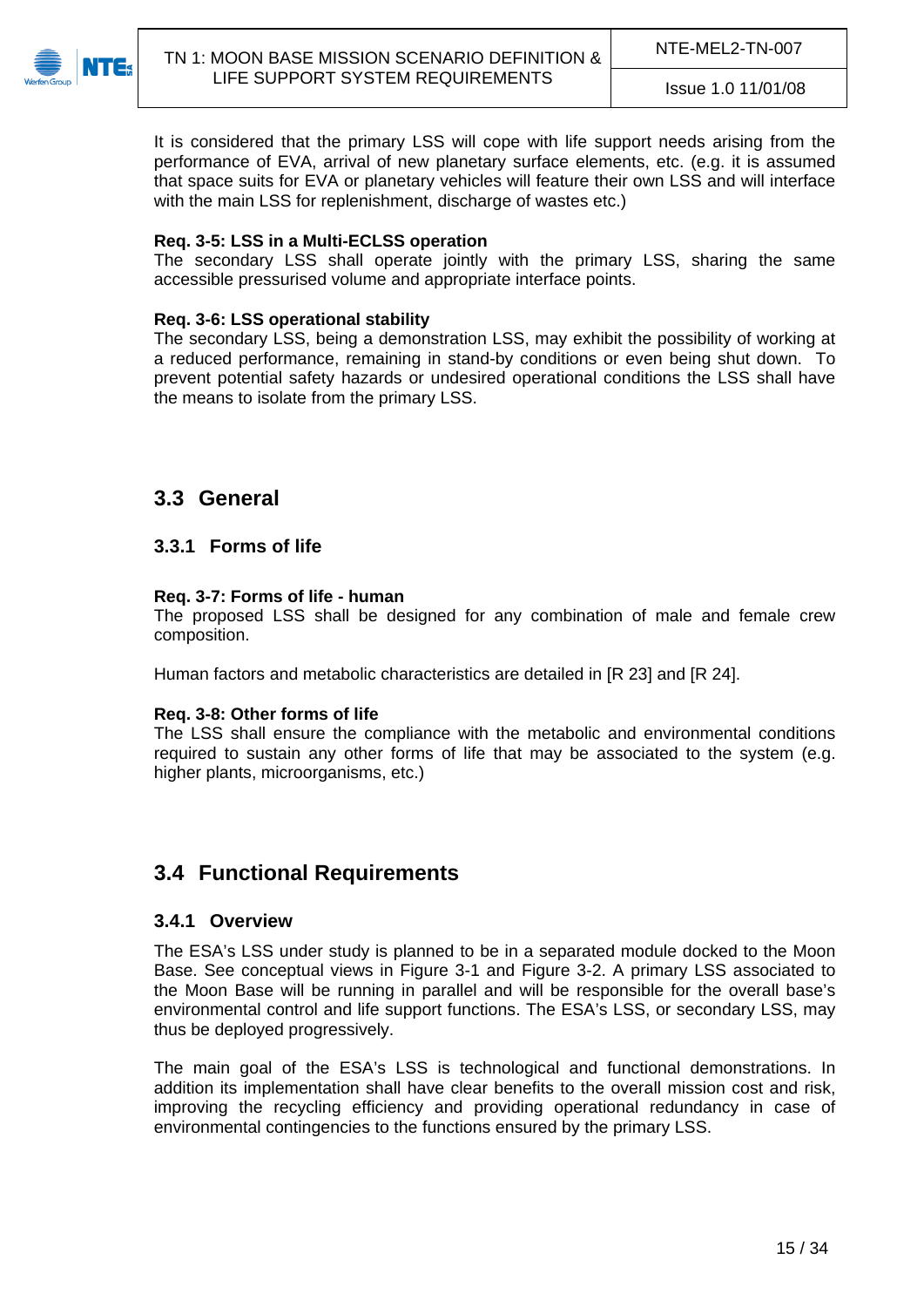

*Figure 3-1: European LSS module attached to the Moon Base structure (top view).* 

<span id="page-15-1"></span>

*Figure 3-2. European LSS module attached to the Moon Base structure (lateral view).* 

# <span id="page-15-2"></span><span id="page-15-0"></span>**3.4.2 Maintain environment**

Based on the mission concept primary and secondary (ESA's) LSS will operate in parallel and therefore it is likely to have some interaction between both systems. A regulation of flows to / from both systems should be planned and controlled to optimize their joint operations.

For controlling these flows a simple configuration is proposed. In this case, the primary LSS module performs the flows control to/from the accessible pressurized volume within the Moon Base and the secondary LSS module becomes in fact a subsystem of the primary LSS. Therefore, the ESA LSS module delivers processed air, water and food to the main LSS and obtains waste water, solid wastes and air from the main LSS [\(Figure](#page-16-0)  [3-3](#page-16-0))

The exchange between the primary and secondary LSS should be dimensioned so that it is equivalent to the flows generated by a crew of four members.

The following requirements address the conditions in which the secondary European LSS shall operate. Some of these requirements apply to the LSS itself. However some requirements apply to the Moon Base existing infrastructure and therefore, are included herein for completion.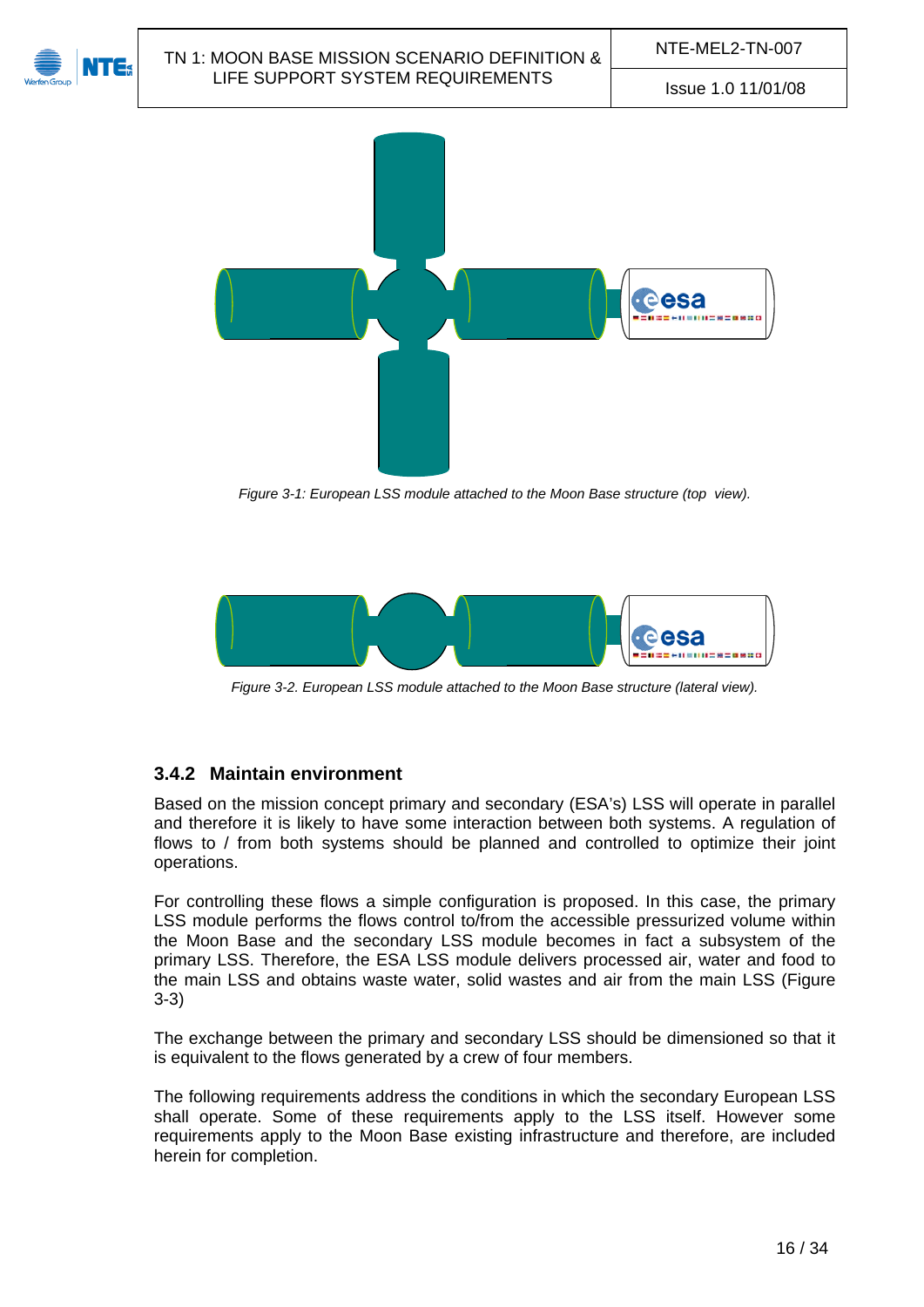

# NTE-MEL2-TN-007<br>NTE-MEL2-TN-007 TN-1: MOON BASE MISSION SCENARIO DEFINITION & NTE-MEL2-TN-007 LIFE SUPPORT SYSTEM REQUIREMENTS ISSUE 1.0 11/01/08



*Figure 3-3: Primary and Secondary LSS joint operation*

### <span id="page-16-0"></span>**Req. 3-9: Control atmosphere total pressure**

The existing Moon Base infrastructure that houses the LSS shall provide the means to control the total atmosphere pressure so that the LSS module's accessible pressurised volume remains within the limits defined in [Req. 3-41.](#page-24-3)

Pressure control infrastructure at least shall account for:

- Total pressure monitoring
- Over-pressurization prevention
- Means for pressure equalization with adjacent pressurised volumes
- Means for pressure adjustment (e.g. addition of nitrogen)

#### **Req. 3-10: Control oxygen partial pressure**

The LSS shall control the oxygen partial pressure in order to meet the required value so that the air eventually delivered to the pressurised volume maintains the appropriate oxygen partial pressure.

#### **Req. 3-11: Control trace gases and odour**

The LSS shall monitor and control trace gases and odour so that the contribution to the total trace gases and odour contents in the accessible pressurised volume remains within the SMAC limits.

Note: as the contribution of the primary LSS is unknown the contribution due to the secondary LSS shall meet the SMAC requirements. The compounds of interest are ([TBD](#page-33-3)  [4](#page-33-3)).

#### **Req. 3-12: Control airborne particles**

The LSS shall include the means to monitor and maintain the airborne particles at such level so that the concentration in the accessible pressurised volume remains within the ([TBD 5](#page-33-4)) threshold.

#### **Req. 3-13: Control thermal nominal condition**

The existing Moon Base infrastructure that houses the LSS shall provide the means to control the thermal nominal conditions in the module's pressurised volume in order to safeguard the operations of the LSS. Thermal nominal conditions shall be as per the thermal environment defined in [Req. 3-43.](#page-24-4)

The thermal control infrastructure shall include, at least:

 Maintenance of the temperature within the acceptable limits (heating or heat removal capability)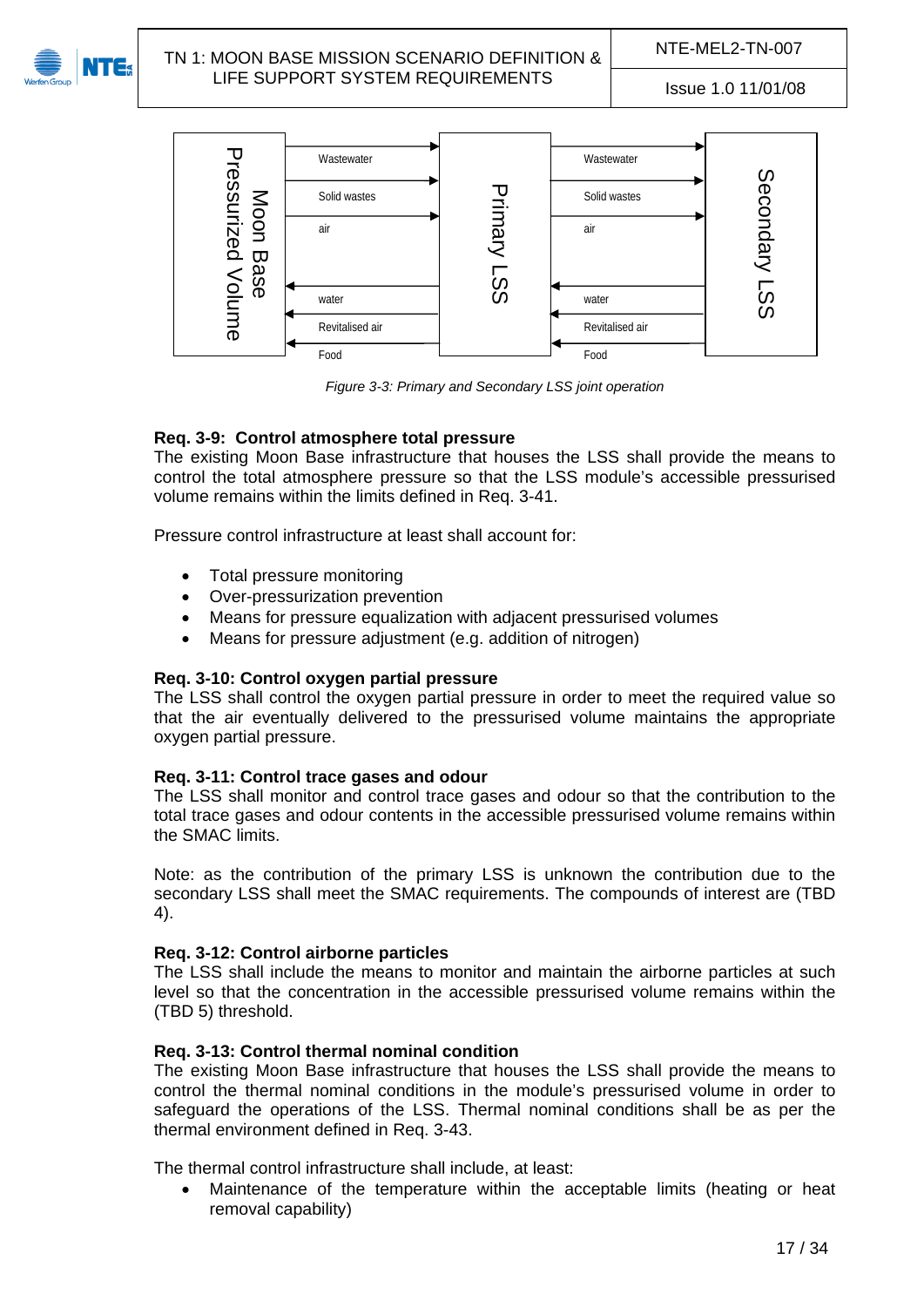

- Monitor and maintenance of the relative humidity within the acceptable limits defined in [Req. 3-44](#page-24-5).
- Air recirculation for ventilation purposes

#### **Req. 3-14: Control of microorganisms**

The LSS shall monitor and control the presence of microorganisms when delivering air, water and food to the main LSS.

#### **Req. 3-15: Support ionizing radiation control**

The existing Moon Base infrastructure that houses the LSS shall provide the means to protect against the ionising radiation by including appropriate shielding to maintain this radiation below the allowable limits. Consensus dose limits can be found in [\[R 22](#page-6-1)], annex B.2.4.

This infrastructure should also provide the capability to monitor the radiation levels inside the LSS accessible pressurised volume where other forms of life like microorganisms or plants reside.

#### **Req. 3-16: Support non-ionizing radiation control**

Non ionizing radiation shall be maintained below the standard limits [\[R 22\]](#page-6-1),

### <span id="page-17-0"></span>**3.4.3 Respond to environmental contingencies**

#### <span id="page-17-1"></span>*3.4.3.1 Respond to uncontrolled depressurization*

It is assumed that the module that will house the secondary LSS features the required infrastructure to detect and recover from uncontrolled depressurization events, either because the depressurization rate is higher than a [\(TBD 7](#page-33-5))value or because the total pressure in the accessible (habitable) volume decreases below a threshold [\(TBD 8](#page-33-6)) limit value.

#### **Req. 3-17: Withstand depressurization**

The secondary LSS shall be designed to withstand the module's uncontrolled depressurization while maintaining safe conditions. The maximum depressurization rate is ([TBD 7](#page-33-5)).

#### <span id="page-17-2"></span>*3.4.3.2 Respond to uncontrolled pressurization*

It is assumed that the module that will house the secondary LSS features the required infrastructure to detect and recover from uncontrolled pressurization event that takes place when the pressurization rate is higher than a specified value and shall be detected before the accessible (habitable) volume total pressure exceeds a threshold limit value.

#### **Req. 3-18: Withstand pressurization**

The secondary LSS shall withstand the module's uncontrolled pressurization while maintaining safe conditions. The pressure threshold is [\(TBD 9](#page-33-7)).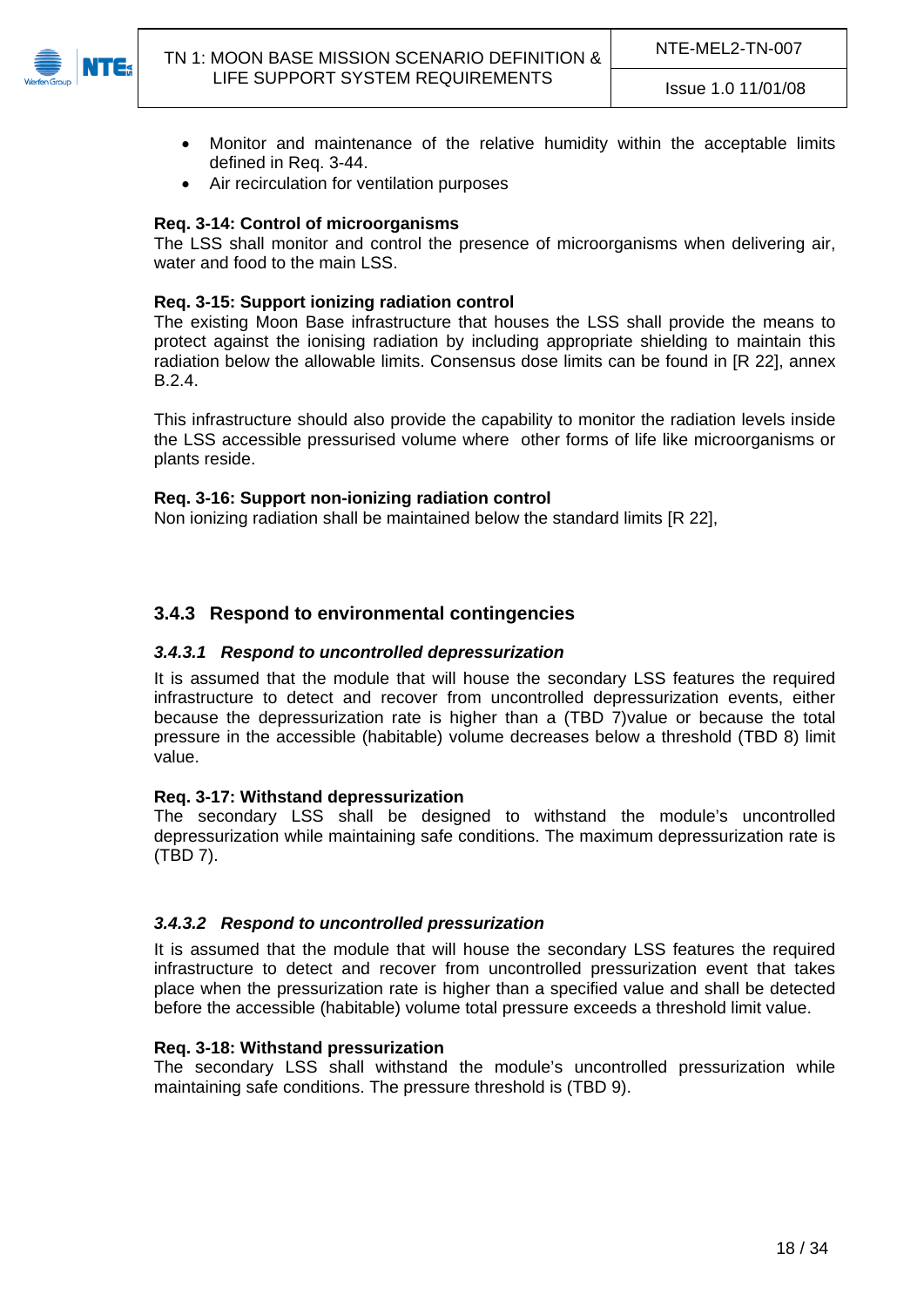<span id="page-18-0"></span>

### *3.4.3.3 Respond to fire*

It is assumed that the module that will house the secondary LSS includes the appropriate safety elements for fire detection, suppression and recovery

### **Req. 3-19: Fire prevention**

The secondary LSS shall be constructed with fire resistant materials. Fire hazards shall be identified and hazard suppression methods shall be implemented.

### <span id="page-18-1"></span>*3.4.3.4 Respond to hazardous radiation exposure*

The Moon Base infrastructure is assumed to include the means for detecting and protecting from exposure to hazardous radiation. It implies the infrastructure for real-time measurement of radiation levels (hazardous or normal), alarm system in case of hazard occurrence and shelter or safe-heaven for protection from hazardous radiation. This infrastructure is specially oriented for protection of human life.

In addition, it is also assumed that the module that will house the secondary LSS will include the radiation shielding infrastructure for nominal surface radiation protection. In view of the other forms of life present in the LSS protection in case of hazardous, nonnominal radiation must be guaranteed.

#### <span id="page-18-3"></span>**Req. 3-20: Hazardous radiation**

Protection of other forms of life (e.g. microorganisms, plants) under hazardous radiation levels (e.g. during solar flares events) shall be guaranteed.

Note: The Moon-Base should feature a safe heaven to protect the crew in case of solar flares. Safe heaven implementation should take into account the presence of other life forms in the LSS and the fixed, not easily transportable habitat where these forms leave.

The radiation dose acceptable thresholds of the other forms of life present in the LSS are ([TBD 3](#page-33-8)).

#### <span id="page-18-2"></span>*3.4.3.5 Respond to hazardous atmosphere*

It is assumed that the Moon Base has the functionality for detecting and recovering from a hazardous atmosphere composition in the accessible pressurized volume. This functionality includes:

- Detect hazardous atmosphere
- Provide human protection
- Restore an acceptable atmosphere

#### **Req. 3-21: Hazardous atmosphere**

The LSS shall feature the means for detecting, protecting and restoring from a hazardous atmosphere, by:

- Inclusion of proper sensors or detection equipment able to distinguish the hazardous atmosphere condition
- Inclusion of provisions (e.g. air locks, venting, etc.) to avoid harm for humans

Note: hazardous atmosphere may be due to the presence of airborne contaminants (particles, micro-organisms, dust, off-gassing materials, etc.) or due to a non-nominal gas composition.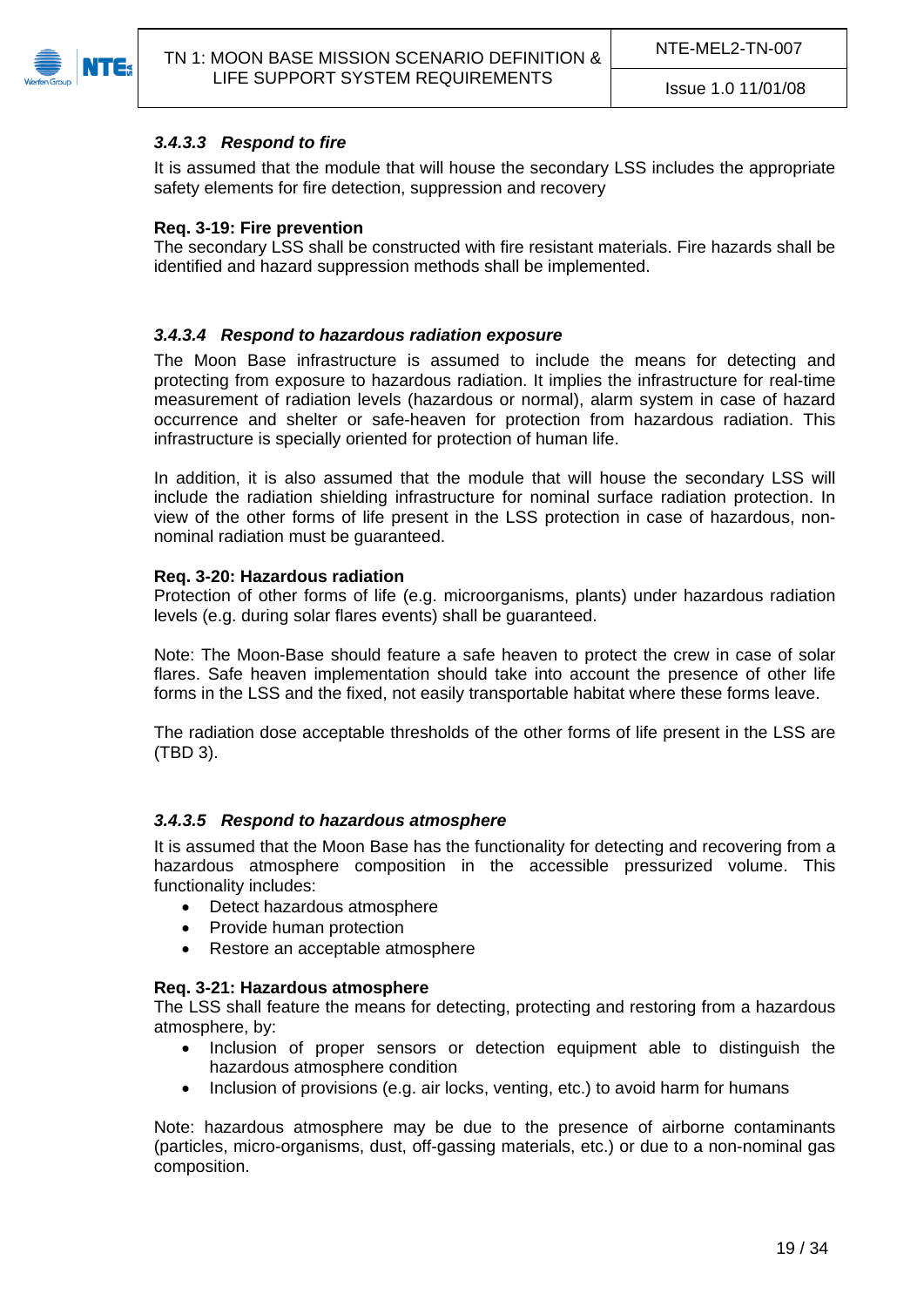<span id="page-19-1"></span><span id="page-19-0"></span>

### **3.4.4 Provide Resources**

#### *3.4.4.1 Provide inert diluent gas*

Inert diluent gas, typically nitrogen mainly used for pressure control, is assumed to be supplied to the LSS and its associated pressurised volume by the corresponding storage facilities belonging to the Moon Base infrastructure.

No specific requirements concerning diluent gas are levied on the LSS.

#### <span id="page-19-2"></span>*3.4.4.2 Provide oxygen*

The LSS shall supply oxygen to support the metabolic activities of a crew of four members.

#### **Req. 3-22: Oxygen production**

The mission scenario defines air-recycling efficiency near the 100%. That means that oxygen production shall be near to 100% oxygen consumption.

|                     | Standard value<br>$(Kq p^{-1} d^{-1})$ | Range<br>$(Kq p^{-1} d^{-1})$ |
|---------------------|----------------------------------------|-------------------------------|
| Crew O2 consumption | 0.84                                   | 1.25<br>$0.49 -$              |

The total production for the crew of four shall be thus 3.36 Kg  $d<sup>-1</sup>$ . Values and ranges can vary depending on the crew activity, composition and other oxygen consumer elements, as for example specific experiments [\[R 23](#page-6-2)].

#### **Req. 3-23: Oxygen storage**

The LSS shall be able to store excess oxygen produced, if any, in order to allow the regulation of oxygen delivery to the pressurized volume.

#### **Req. 3-24: Oxygen supply**

The LSS shall be able to regulate oxygen supply in order to maintain the nominal partial pressure  $(P<sub>O2</sub>)$ . The nominal oxygen partial pressure in the accessible pressurised volume shall be maintained within the range 180 to 231 hPa [\[R 23\]](#page-6-2).

#### <span id="page-19-3"></span>*3.4.4.3 Provide water*

#### **Req. 3-25: Water production**

The mission scenario defines water recycling over the 90%. That means that the system shall be able to provide at least the 90% of the crew's water needs.

|                          | Standard value       | Range                |
|--------------------------|----------------------|----------------------|
|                          | $(Kq p^{-1} d^{-1})$ | $(Kq p^{-1} d^{-1})$ |
| Crew water consumption   | 2.8                  | Up to 5.15           |
| Crew hygiene water usage | 6.8                  | Up to $7.3$          |
| Total water needs        | 9 h                  | Up to 12.45          |

Therefore the total water production to cover at least 90% of the 4-members crew needs shall be at least 34.5 Kg  $d^{-1}$ .

#### **Req. 3-26: Water storage**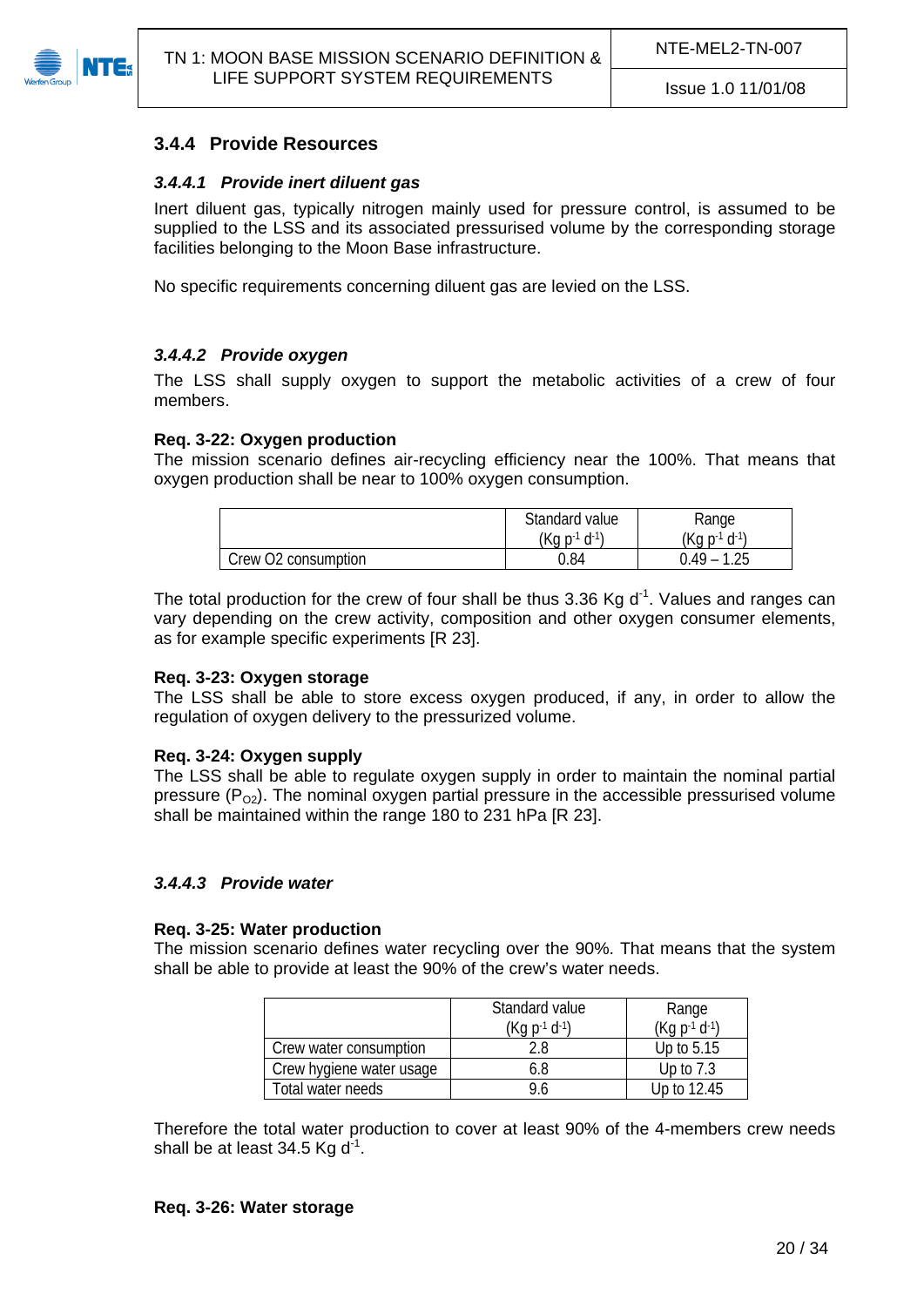

The LSS shall be able to store excess water produced in order to allow the regulation of water delivery.

#### **Req. 3-27: Water supply**

The LSS shall be able to regulate water supply in order to maintain a regular flow.

#### **Req. 3-28: Output water quality standard**

The system shall recover the yellow, grey and condensate input water into drinkable and / or hygiene quality water.

For that purpose the reference quality standard shall be the *ESA water quality standards in manned space vehicles*, ESA-PSS-03-402, issue 1, October 1994, [R 31], which identifies in its Part II the quality criteria applicable to potable and hygiene water relative to:

- Organoleptic parameters
- Physical-chemical parameters
- Substances undesirables in excess amounts
- Toxic substances
- Microbiological parameters
- Minimal required concentration of softened water intended for human consumption
- Radiological requirements

The Medical Operations Requirements Document [\[R 30](#page-7-2)] shall also be considered for this requirment.

#### **Req. 3-29: Output water quality determination**

The LSS shall include on-line and / or off-line water quality determination equipment.

#### <span id="page-20-0"></span>*3.4.4.4 Provide food*

The LSS shall include the means for producing food in two consecutive steps. Firstly the LSS shall provide 5% of the dietary contents for the crew of 4. In a second step, the LSS shall deliver up to 40% of the dietary needs for this crew of 4.

The LSS will deliver food in raw form. Food processing function is considered part of the Moon Base facilities and therefore is not included in the ESA LSS module.

Metabolic energy requirements are actually depending on several factors like gender, age, body mass, level of activity, etc. and eventually should be determined on an individual basis. Thus, for a 70 kg weight person, the metabolic energy intake needs may lay between 2,300 and 2,975 kcal  $d^1$  [\[R 23](#page-6-2)]. For the purpose of this study an average value of 2,830 kcal d<sup>-1</sup> (or 11.82 MJ d<sup>-1</sup>) is considered.

#### <span id="page-20-1"></span>**Req. 3-30: Food production**

According to the two consecutive cases defined in the mission scenario the LSS shall be able to deliver the following metabolic energy to the crew of four:

|                           | Standard value<br>$(kcal d^{-1})$ | Range<br>$(kcal d^{-1})$ |
|---------------------------|-----------------------------------|--------------------------|
| 5% metabolic requirement  | 566                               | -                        |
| 40% metabolic requirement | 4.528                             |                          |

#### **Req. 3-31: Nutrient requirements**

The distribution of nutrients on the Recommended Dietary Allowance (RDA) is as follows: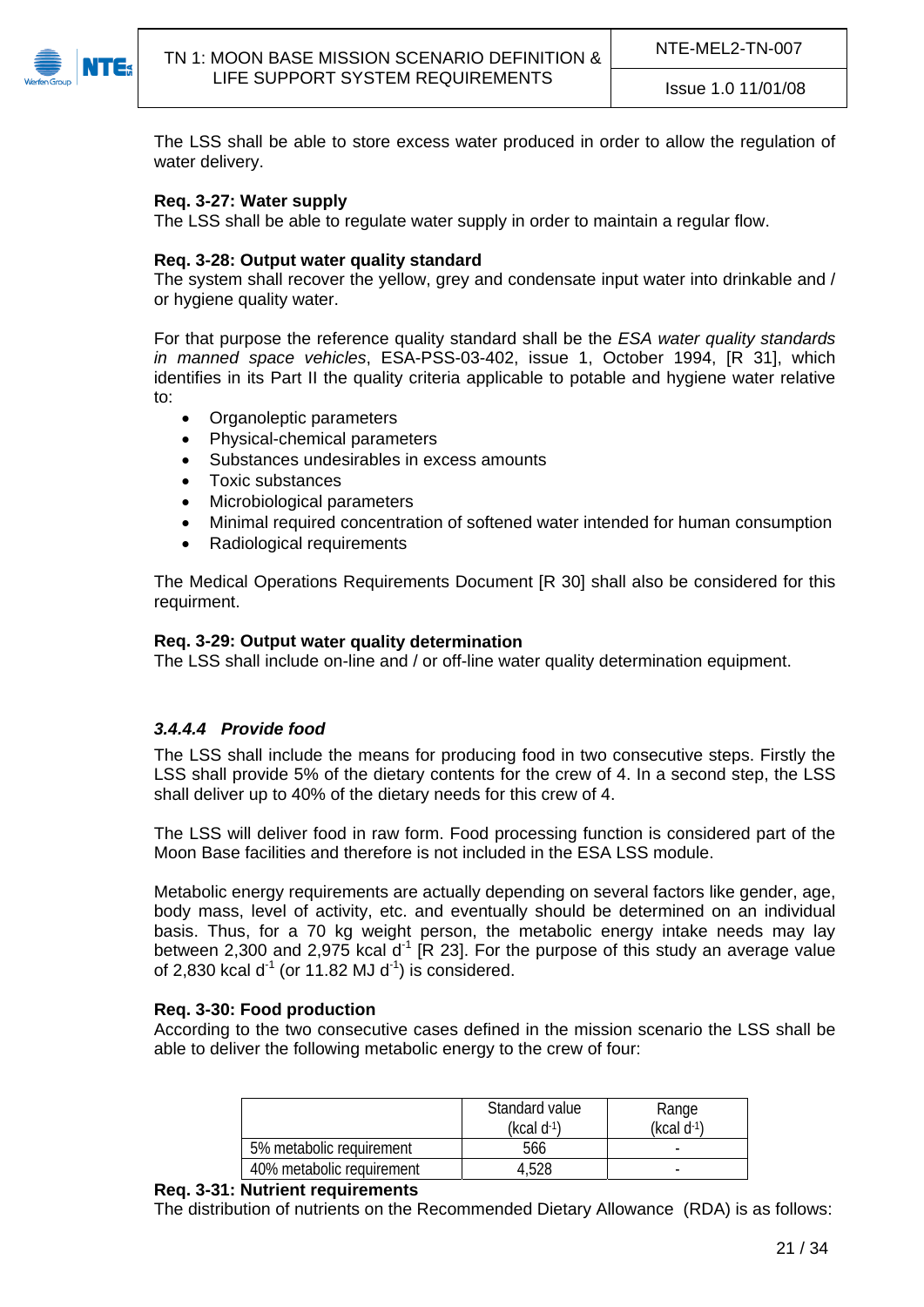

- The energy provided by the proteins intake present in the RDA shall generate 12- 15 % of the total metabolic energy consumed.
- The energy provided by the carbohydrates intake present in the RDA shall generate 50-55 % of the total metabolic energy consumed.
- The energy provided by the lipids intake present in the RDA shall generate 30-35 % of the total metabolic energy consumed.

[Table 3-1](#page-21-2) provides an example of nutritional composition of four representative crops in 100 g of fresh, raw edible material, which can be used as reference for the computation of the food production needs defined in [Req. 3-30.](#page-20-1)

Note: micronutrients (vitamins, minerals and trace elements) are not considered for the purpose of this study.

|              | *for 100 g of edible part (fresh and raw) |           |         |                |                                                          |         |       |
|--------------|-------------------------------------------|-----------|---------|----------------|----------------------------------------------------------|---------|-------|
|              | g H <sub>2</sub> O                        | g protein | g lipid | g carbohydrate | g carbohydrate<br>available<br>(carbohydrate -<br>fiber) | q fiber | Kcal  |
|              |                                           |           |         |                |                                                          |         |       |
| French beans | 11,0                                      | 21,6      | 1,4     | 62,4           | 47,2                                                     | 15,2    | 341,0 |
|              |                                           |           |         |                |                                                          |         |       |
| Lettuce      | 94,6                                      | 1,2       | 0,3     | 3,3            | 1,2                                                      | 2,1     | 17,0  |
|              |                                           |           |         |                |                                                          |         |       |
| Soybean      | 8,5                                       | 36,5      | 19,9    | 30,2           | 20,9                                                     | 9,3     | 416,0 |
|              |                                           |           |         |                |                                                          |         |       |
| Wheat        | 12,8                                      | 15,4      | 1,9     | 68,0           | 55,8                                                     | 12,2    | 329,0 |

*Table 3-1: Contents (in grams) of water, proteins, lipids, carbohydrates, fibre and kilocalories per 100 g of fresh, raw vegetable [\[R 27](#page-7-3)]* 

<span id="page-21-2"></span>The mass – energy conversion factors for the various type of macronutrients that can be used for food mass computations are the following:

| Macronutrient | Kcal $q^{-1}$ | $kJ/q^{-1}$ |
|---------------|---------------|-------------|
| Protein       |               | 16.7        |
| Fat           |               | 37          |
| Carbohydrate  |               |             |

#### **Req. 3-32: Food storage**

The infrastructure for food storage in proper preservation conditions is considered to be part of the main LSS. Food surplus, if any, shall be dimensioned.

### <span id="page-21-0"></span>**3.4.5 Manage waste**

#### <span id="page-21-1"></span>*3.4.5.1 Manage carbon dioxide*

The carbon dioxide to be processed is that found in the accessible pressurised volume. It is assumed that the Moon Base infrastructure includes the appropriate equipment for  $CO<sub>2</sub>$ separation as well as the appropriate interface with the LSS that allows the collection of this gas for its processing by the LSS.

The  $CO<sub>2</sub>$  monitoring functionality is assumed to be part of the Moon Base infrastructure as this function is particularly relevant for the monitoring of the  $CO<sub>2</sub>$  partial pressure within the crew habitat.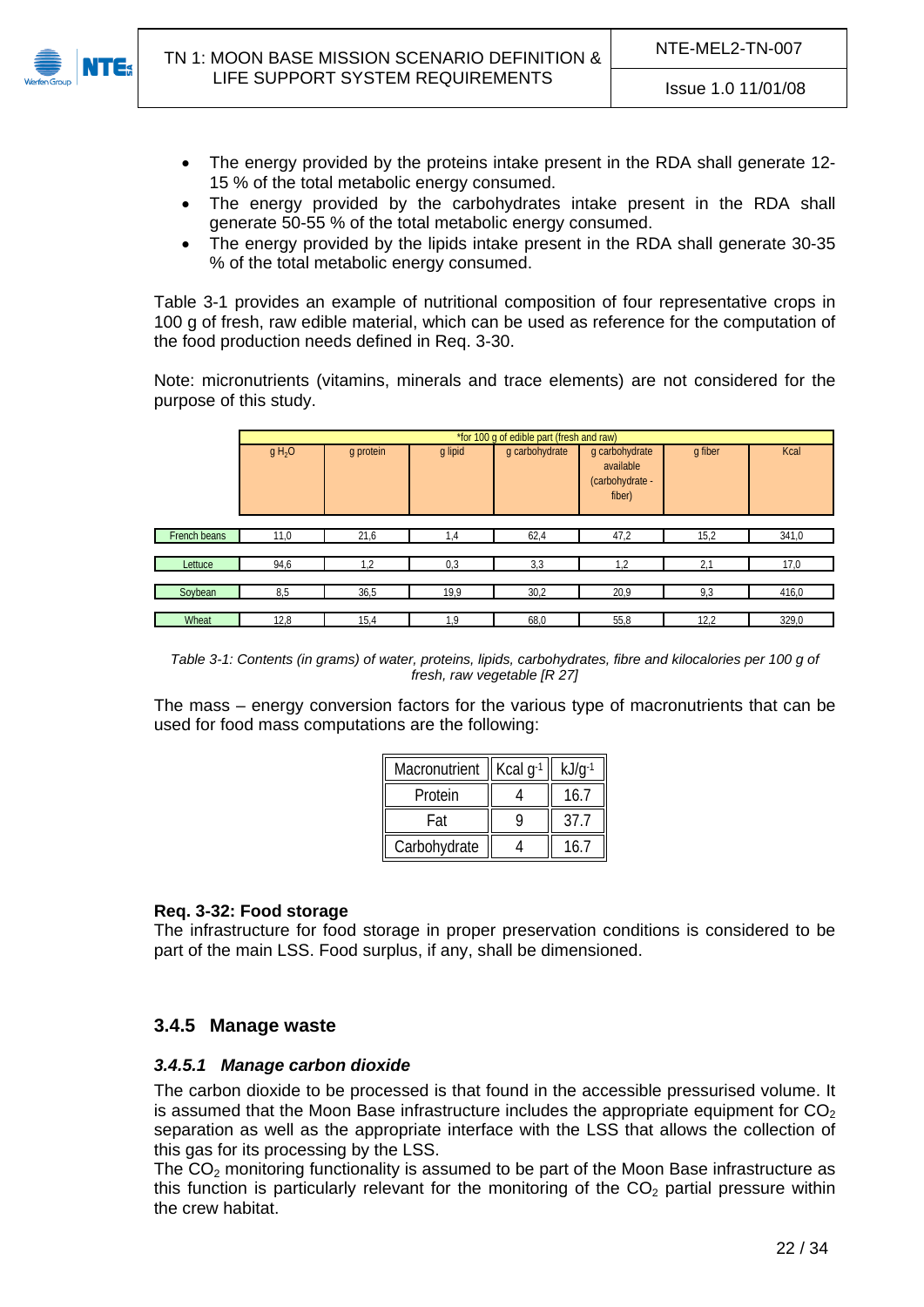

It is also assumed that the Moon Base has the appropriate air circulation infrastructure to ensure a homogeneous atmosphere composition within the accessible pressurised volume.

Note: it is assumed that the nominal Moon Base air circulation speed for ventilation purposes is within 0.076 to 0.203 m  $s<sup>-1</sup>$  [\[R 23\]](#page-6-2).

#### **Req. 3-33: CO**2 **management**

The LSS shall be sized to allow the processing (i.e. mainly conversion into oxygen) of the metabolically produced  $CO<sub>2</sub>$  by the crewmembers. The standard daily rate equals 1 Kg p<sup>-1</sup>  $d<sup>-1</sup>$ . Taking into account that the mission scenario defines air-recycling efficiency near the 100% then the LSS shall be able to process near the totality of carbon dioxide produced by the four-members crew  $(4 \text{ kg d}^{-1})$ .

|                            | Standard value       | Range                 |
|----------------------------|----------------------|-----------------------|
|                            | $(Kq p^{-1} d^{-1})$ | (Kg d <sup>.</sup> 1) |
| Crew $CO2$ generation rate | $1,00^{-}$           | ა,52 –<br>$-1,50$     |

The  $CO<sub>2</sub>$  to be processed is thus 4,00 Kg d<sup>-1</sup>.  $CO<sub>2</sub>$  potentially generated by LSS internal processes is not considered here. Waste combustion, as another potential carbon dioxide source, is neither considered.

#### **Req. 3-34: Carbon dioxide regulation**

The LSS shall include the means for regulation of  $CO<sub>2</sub>$  processing. For that purpose the LSS shall feature the required elements for flow control and storage.

Note: a Food Production Unit based on the cultivation of higher plants, as part of the LSS, may have its own  $CO<sub>2</sub>$  regulation loop in order to optimise the productivity in terms of fresh food and / or oxygen.

#### <span id="page-22-0"></span>*3.4.5.2 Manage wastewater*

#### **Req. 3-35: Wastewater sources**

The system shall be able to manage the following wastewater sources for resource recovery and / or storage:

- Yellow water, YW:
	- Urine
	- Urinal flush
- Grey water, GW:
	- Shower water
	- Hand wash
	- Oral hygiene
	- Laundry
	- $-$  Dish washing
	- Food processing water
- Crew Latent Humidity Condensate

In addition to these recyclable wastewater sources plant transpiration water shall be considered for recycling in the context of the Food Production Unit.

#### **Req. 3-36: Wastewater processing**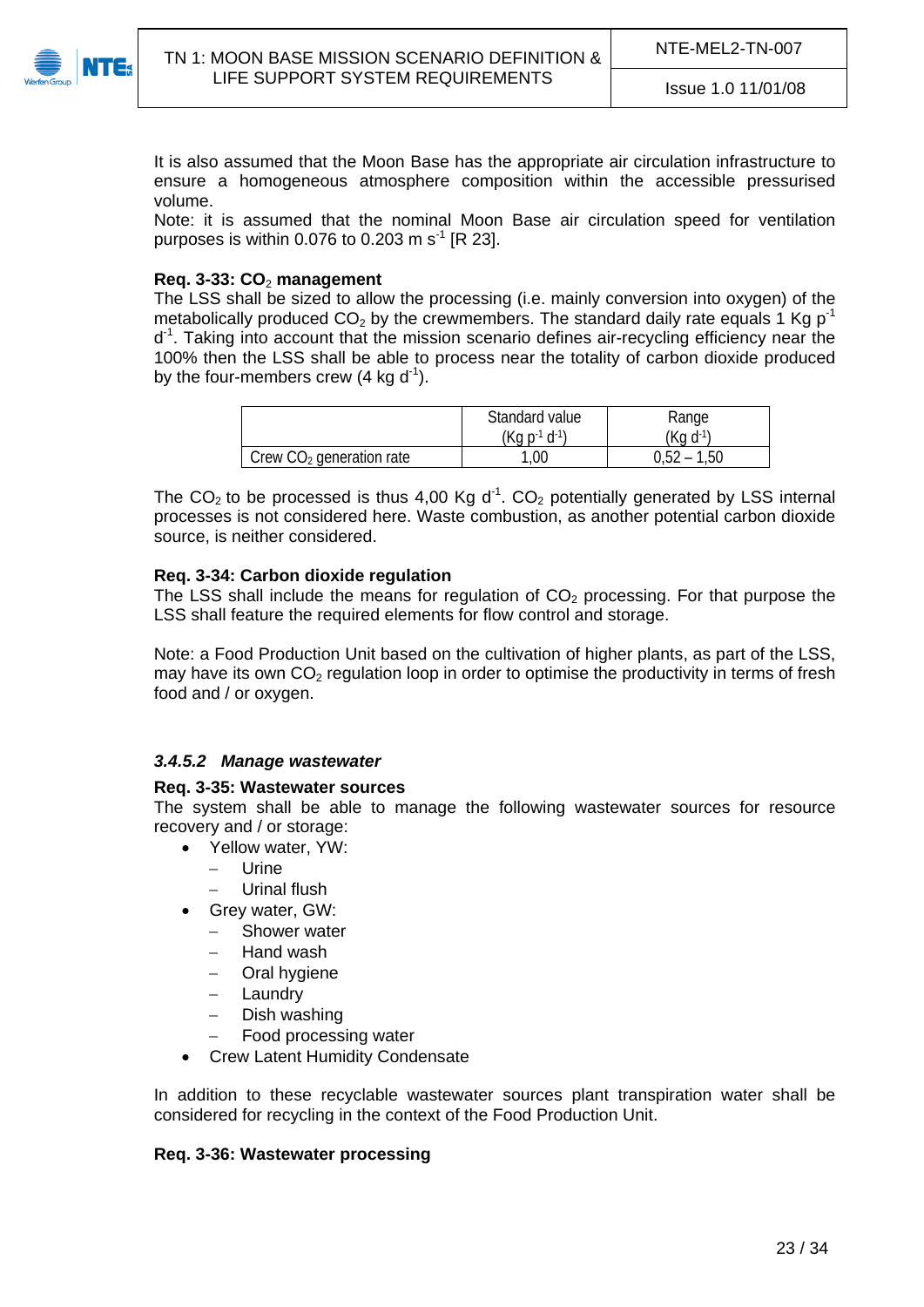

The system shall be able to process the daily amounts of wastewater per each incoming source as indicated in the following table (source [\[R 24\]](#page-6-3), for a mature planetary base) to recover potable or hygiene water and produce a concentrated waste:

|                                  | Daily amounts<br>$(kq p^{-1} d^{-1})$ | Remark             |
|----------------------------------|---------------------------------------|--------------------|
| Urine                            | 1,5                                   | [R 24]             |
| Urinal flush                     | 0.5                                   | [R 24]             |
| Oral hygiene                     | 0,37                                  | [R 24]             |
| Hand wash                        | 4,08                                  | [R 24]             |
| Shower                           | 2,72                                  | [R 24]             |
| Laundry                          |                                       | <b>Primary LSS</b> |
| Dish washing                     |                                       | <b>Primary LSS</b> |
| Food preparation                 |                                       | Primary LSS        |
| <b>Crew Humidity Condensate</b>  | 2,27                                  | [R 24]             |
| <b>Plant Humidity Condensate</b> | (TBD 10)                              | Crop dependant     |
| Total daily amount               | 11,44                                 |                    |

For the 4-member crew served by the LSS the total amount of wastewater to be processed equals to  $45.76$  kg d<sup>-1</sup>.

#### **Req. 3-37: Wastewater collection, transport and storage**

The LSS shall provide means for collecting, transporting and storing wastewater:

- Wastewater collection shall be performed through specific interface collection points.
- The LSS shall include the means for transporting wastewater from the collection points to the processing equipment and storage facilities
- Wastewater storage facilities shall account from peak demands and contingency situations, mainly temporary loss of downstream processing capability

#### **Req. 3-38: Contaminants rejection**

The LSS shall reject water contaminants within the limits established in *ESA water quality standards in manned space vehicles*, ESA-PSS-03-402, issue 1, October 1994:

- Soap
- Chemical contaminants of condensate water
- Chemical and microbial characteristics of biologically treated urine

#### <span id="page-23-0"></span>*3.4.5.3 Manage solid and concentrated liquid wastes*

#### **Req. 3-39: Solid and concentrated liquid sources**

The system shall be able to manage the following solid and concentrated liquid wastes for resource recovery, storage and / or disposal:

- Human faeces (black water, BW)
- Inedible portion of plants

Note: other solid or concentrated liquid wastes exist (e.g. food packaging, trash, medical wastes, etc.) but are assumed to be managed in the primary LSS context and therefore not considered in this study.

#### **Req. 3-40: Solid and concentrated liquid processing**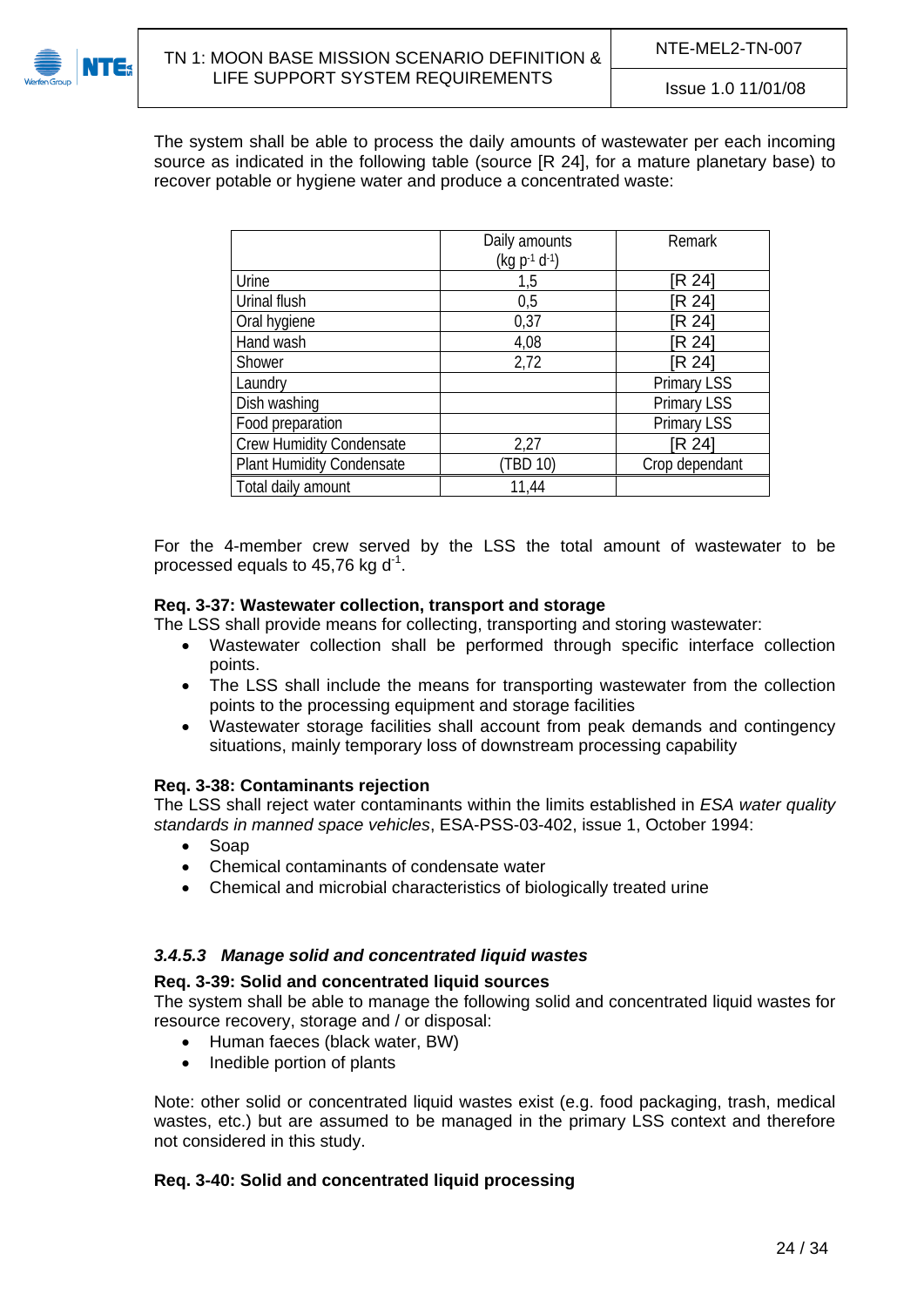

The system shall be able to process the daily amounts of wastes indicated in the next table. It is assumed that these wastes are directly processed by a bioreactor holding a fermentation type of process.

|                          | Daily amounts<br>$(q p^{-1} d^{-1})$ | Remark                             |
|--------------------------|--------------------------------------|------------------------------------|
| Faeces (solid part)      | 32                                   | [R 24]                             |
| Faeces (water part)      | 91                                   | [R 24]                             |
| Flush water              | 500                                  | Assumption                         |
| Inedible parts of plants | (TBD 11)                             | Highly crop selection<br>dependant |
| Total daily amount       | 623                                  |                                    |

The LSS shall be able to process a total black water amount for a 4-members crew equal to 2,5 kg  $d^1$ , most of which corresponds to flush water.

The amount of inedible part of plants is largely dependant on the selected crops. E.g.: the cultivation plan proposed in [Table 3-1](#page-21-2) generates about 6,7 kg  $d<sup>-1</sup>$  of fresh, non edible biomass.

### <span id="page-24-0"></span>**3.4.6 Environmental conditions**

### <span id="page-24-1"></span>*3.4.6.1 Pressure environment*

It is assumed that the LSS, once assembled inside the European module, will operate in a pressurised environment with pressure levels equal to the overall Moon Base accessible pressurised volume. Nominal operational pressure is within the range 1000 to 1027 hPa [\[R 23\]](#page-6-2).

#### <span id="page-24-3"></span>**Req. 3-41: Pressure environment**

The proposed LSS shall be designed to operate in a pressurised environment, with nominal operational pressure levels within the range 1000 to 1027 hPa [\[R 23](#page-6-2)].

#### **Req. 3-42: Pressure equalization**

The interface between the (secondary) LSS module and the rest of the Moon Base shall permit to equalize the pressure differential to less than a difference of 70 Pa within 180 s.

Note: specification extracted from ISS

#### <span id="page-24-2"></span>*3.4.6.2 Thermal environment*

The lunar surface temperature is depending on the latitude and the time of the lunar day (equivalent to ca. 28 terrestrial days). The hottest temperature is achieved at equatorial latitude and at noon, reaching 380 K. The coldest temperatures are attained during the lunar night and can descend down to 120 K. It is supposed that the thermal environment is regulated by the thermal control infrastructure existing in the module that houses the LSS so that ambient temperature is around 20ºC.

#### <span id="page-24-4"></span>**Req. 3-43: Thermal environment**

The proposed LSS shall operate in a thermal environment within the range 18.5 to 26.8 ºC [\[R 23\]](#page-6-2).

#### <span id="page-24-5"></span>**Req. 3-44: Humidity environment**

The environmental humidity shall be within the range 25 to 70% [\[R 23](#page-6-2)].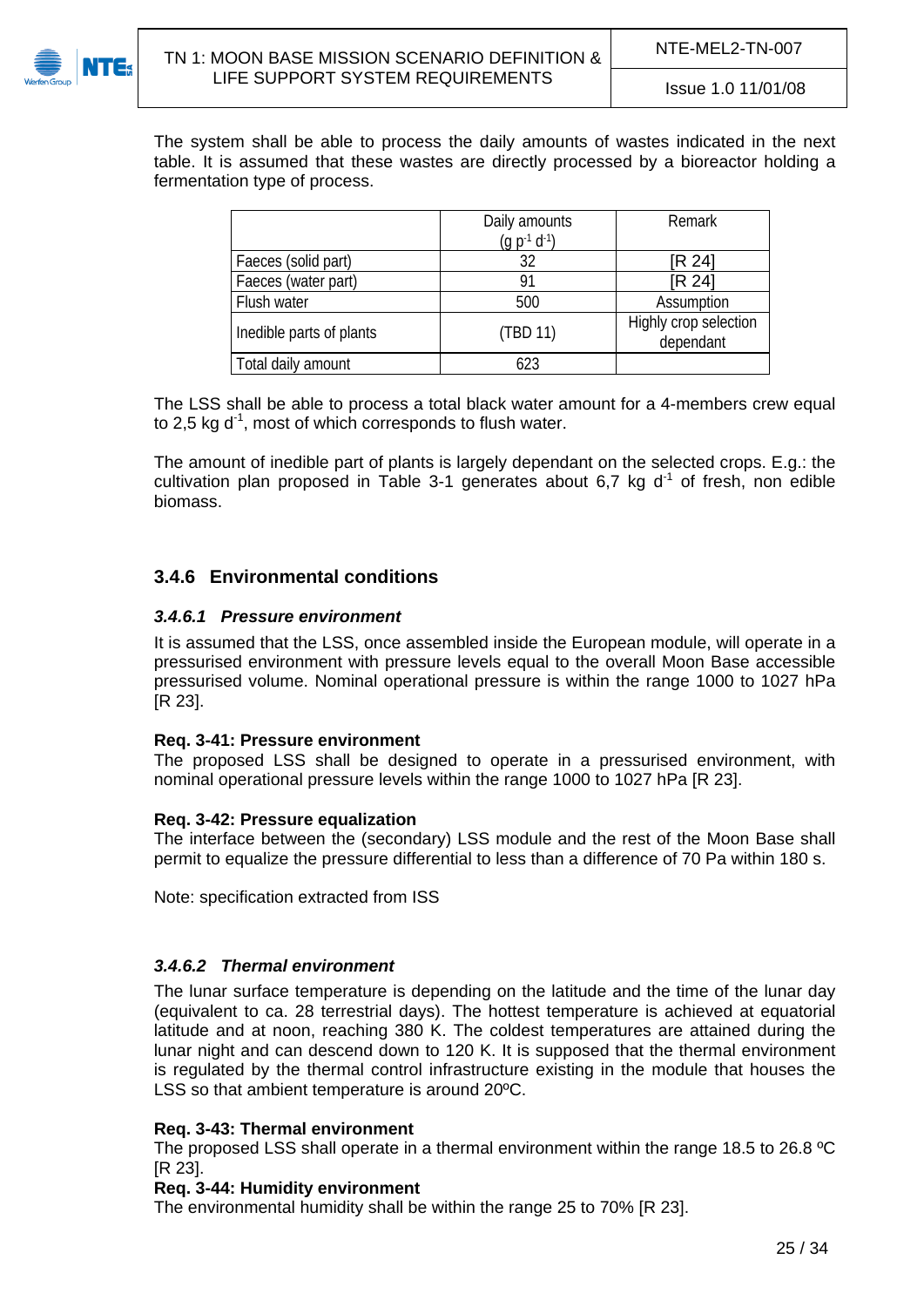<span id="page-25-0"></span>

#### *3.4.6.3 Radiation environment*

The lunar surface is exposed to two major natural radiation sources: solar particles events (SPE), which include solar wind and solar flares, and galactic cosmic rays (GCR). This ionizing radiation is a potential thread for both, biological systems present in the lunar base, including crew, and also electronic equipment.

The deleterious effects of ionizing radiation on biological systems are a function of the dosage and the exposure time. Over the lunar surface GCR deliver a relatively constant radiation of approximately 30 rem/year. High-energy protons produced during solar flare events can deliver hundreds of rem $^2$  $^2$  in few hours.

In terrestrial conditions the maximum permissible whole-body radiation dose rate for an individual is determined at 5 rem/year [\[R 21](#page-6-4)].

The microbiological species involved in the biological treatment processes within the LSS tolerate radiation doses below [\(TBD 3](#page-33-8)) rem/year.

#### **Req. 3-45: Radiation environment**

It is assumed that the module that will house the LSS provides the required structural means to protect from the radiations present at the lunar surface.

See also [Req. 3-20](#page-18-3) for protection against hazardous radiation levels

#### <span id="page-25-1"></span>*3.4.6.4 Lunar dust*

The lunar surface is covered by a fine talc-like powder, which is abrasive and tends to adhere to the objects with which it comes into contact.

#### **Req. 3-46: Lunar dust protection**

The LSS operation shall not be degraded due to the effects of the lunar dust.

#### <span id="page-25-2"></span>*3.4.6.5 Lunar gravity*

The gravity of the moon is one sixth of that on Earth. Phase management (liquid, solid and possibly gaseo) in a reduced gravity environment needs to be considered in the LSS design.

Flow in porous media (which in the LSS case can be exemplified by the liquid flow through filtration devices) depends on primary driving forces like gravity, pressure gradients and capillarity. However the behaviour of flow in conditions of reduced gravity is poorly understood [\[R 25](#page-7-4)]. Impact of reduced gravity in liquid flow control elements like bioreactors, filters, etc., which will be likely present in the LSS, shall be determined.

#### **Req. 3-47: Operations under reduced gravity**

The operation of the LSS systems and subsystems shall not be impaired by the reduced gravity conditions (1/6g) on the lunar surface.

<span id="page-25-3"></span> $\frac{1}{2}$  Rem: radiation equivalent man, unit for the Biologically Effective Dose. This is the radiation dose in rads multiplied by a relative biological effectiveness (rbe) factor, which is an assessment of the effectiveness of that particular type and energy of radiation. For alpha particles the rbe may be as high as 20, so that one rad is equivalent to 20 rems. However, for gamma rays, the rbe is taken as one so that the rad and rem are equivalent for those radiation sources. Biologically Effective Dose can also be measured in sieverts (Sv). One sievert is equal to 100 rems.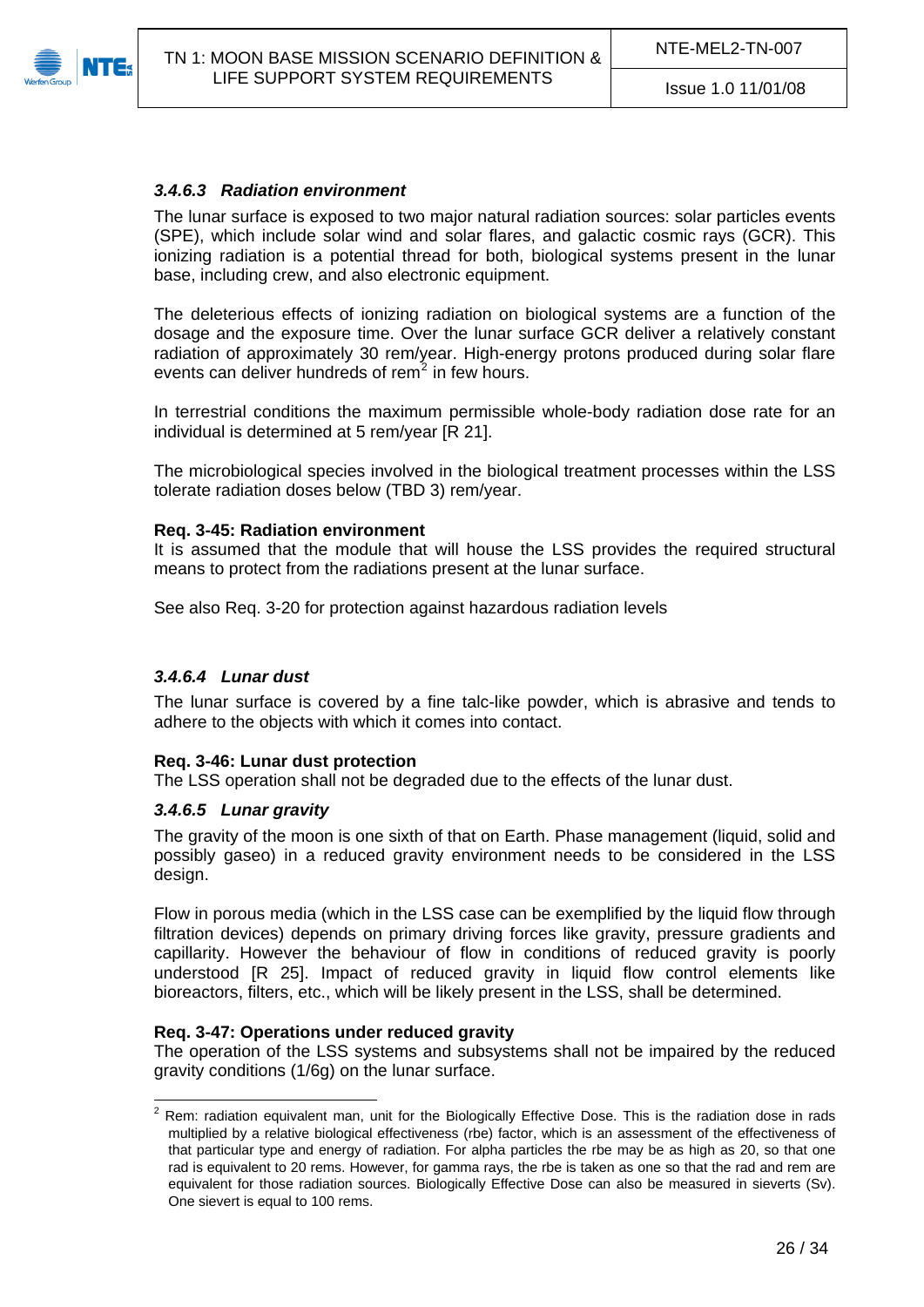<span id="page-26-0"></span>

#### *3.4.6.6 Environmental protection*

Environmental protection is an important measure that shall be taken in lunar exploration missions, specially those involving human presence. Environmental protection requirements can be levied on the LSS assembly and operation.

#### **Req. 3-48: Compatibility with environemental protection procedures**

The LSS systems, subsystems and materials shall permit the application of environmental protection measures, also taking into consideration the human presence on the planetary surface (e.g. sterilization, chemical decontamination, etc.).

#### **Req. 3-49: Waste handling**

Waste materials resulting from the LSS operations must be stored, deactivated or, if possible, reintroduced in waste treatment assemblies and their dispersion to the planetary surface shall be avoided.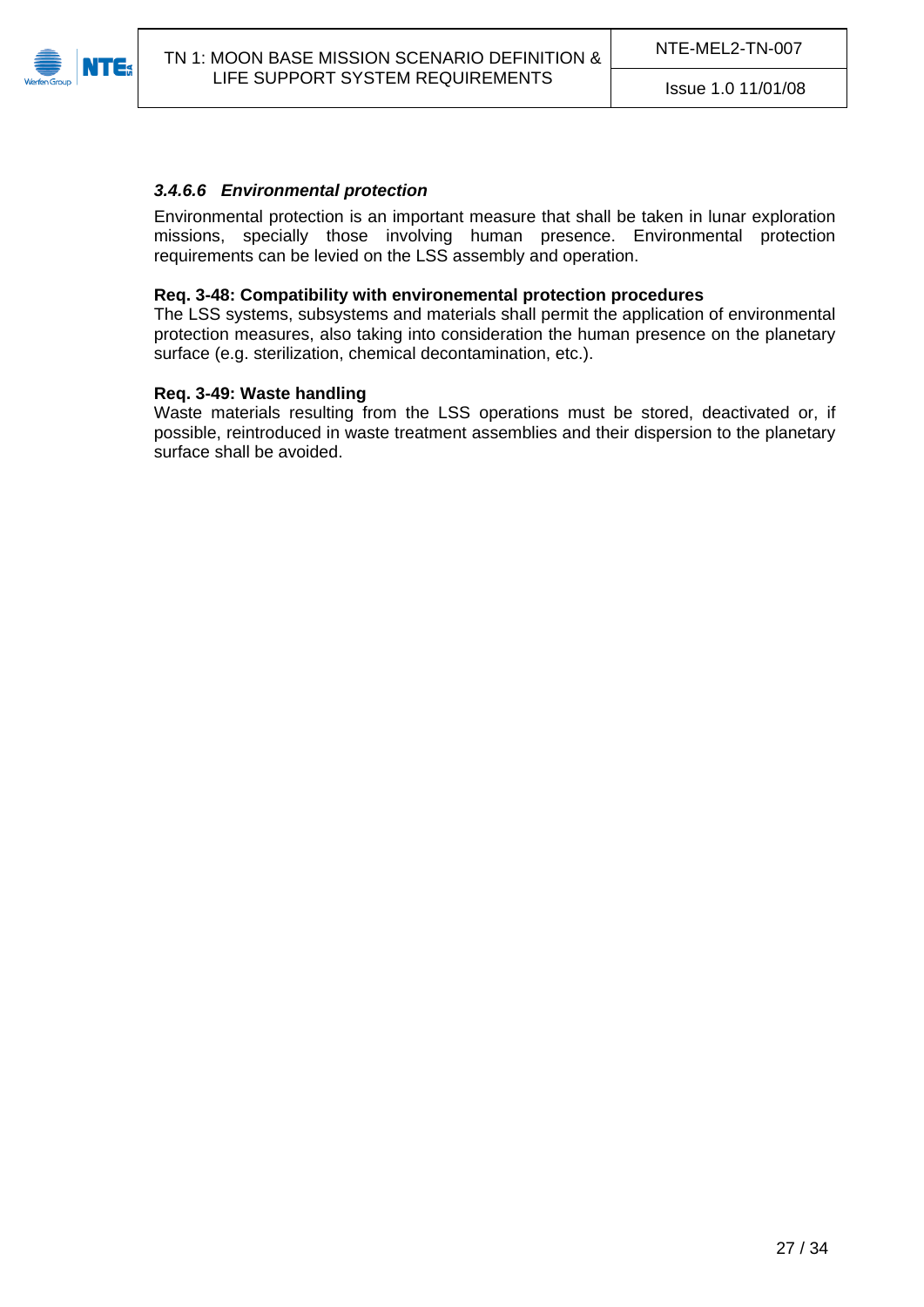<span id="page-27-0"></span>

# **4. DESIGN REQUIREMENTS**

### <span id="page-27-1"></span>**4.1 General**

The LSS is considered as a stand-alone module to be docked to an existing Moon Base. The design requirements shall cover the housing of the LSS, i.e. the module design, as well as the internal components consisting on the different LSS components, which can be considered pressurized payloads.

# <span id="page-27-2"></span>**4.2 Structural and mechanical**

Structural and mechanical applicable requirements can be derived considering the LSS module with the same baseline cylindrical structure as that of standard ISS-like modules (e.g. Columbus, ATV). Additional factors that can affect are:

- Landing on lunar surface
- Regolith, dust
- Radiation
- Temperature gradients

LSS elements can be accommodated using ISPR-like rack structures.

#### **Req. 4-1: Module mechanical structure**

The LSS without the FPU shall be initially constraint to one module, as suggested in [Figure 2-1](#page-9-1), with a half-cylinder cross section and dimensions there in indicated.

Note: structural and mechanical characteristics of this module are not in the scope of this document, as the module itself is assumed to be already deployed on the lunar base.

### <span id="page-27-3"></span>**4.3 Thermal**

It is assumed that the LSS is thermally protected by its shelter module. It features a thermal control system able to maintain the internal temperatures within the nominal range appropriate for the operation of the LSS components given in [Req. 3-43.](#page-24-4)

#### **Req. 4-2: Thermal radiation**

The LSS shall feature a thermal radiation system to evacuate excess heat.

#### **Req. 4-3: Thermal control system**

The LSS shall provide thermal control system that will maintain the temperature inside the allowable margins for proper LSS operation.

#### **Req. 4-4: Thermal interface regulation**

The LSS shall provide thermal regulation especially with the interface with the rest of the Moon Base.

### <span id="page-27-4"></span>**4.4 Operations and logistics**

The LSS shall be maintainable, i.e. it shall be possible to retain in, or restore to, the LSS into a state in which it performs its required functionalities after maintenance actions are completed.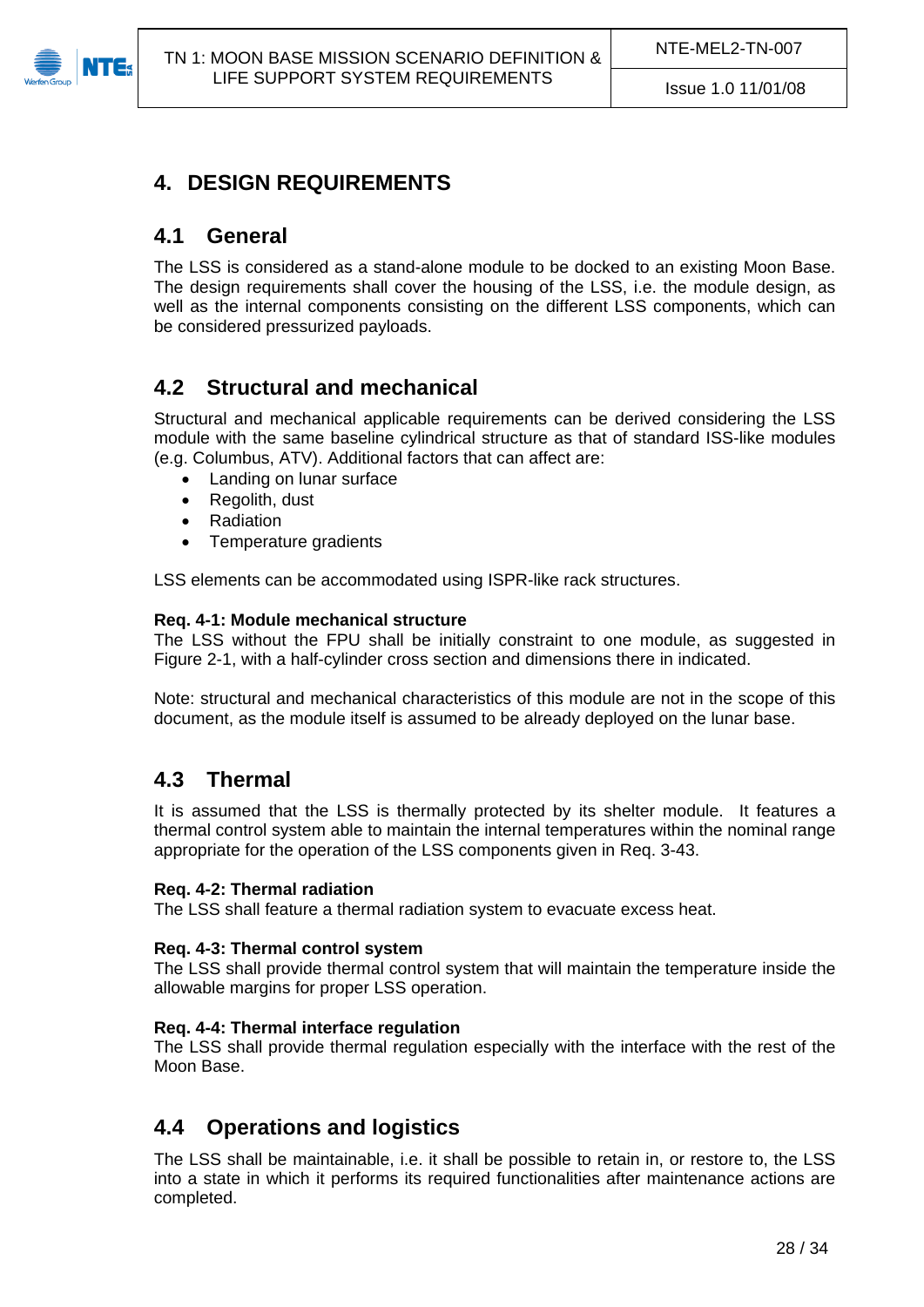

#### **Req. 4-5: Operational modes**

The LSS, depending on its status, shall have at least three operational modes:

- Nominal: the LSS maintains all the operational parameters (production rates, settings, etc.) within the nominal ranges.
- Degraded: The operational parameters' threshold limit values corresponding to the degraded mode are [TBD 12](#page-33-11).
- Emergency: The operational parameters' threshold limit values corresponding to the emergency mode are [TBD 13.](#page-33-12)
- Autonomous mode: the LSS is able to maintain operations autonomously, without crew intervention (e.g. in case of temprary moon base evacuation).

Note: In case of emergency mode, the crew shall have the capability to restore (at least) the state of degraded mode without external resources.

#### **Req. 4-6: Nominal mode**

Nominal mode shall be defined with flexibility with respect to crew size since reduced crew than four shall be supported. In this case, the system shall reconfigure itself according to the new demand.

#### **Req. 4-7: Accessibility**

The LSS elements shall be accessible for inspection, repair or exchange. For this purpose standard tools shall be privileged. Non-standard tools, if any, shall be clearly identified.

#### **Req. 4-8: Maintenance plan**

The LSS concept shall have associated a maintenance plan where preventive and corrective maintenance actions are identified.

#### <span id="page-28-0"></span>**Req. 4-9: Preventive maintenance**

The LSS items subject to preventive maintenance (i.e. all actions taken while the item is in an operational state in order to eliminate the causes for potential failures), the maintenance schedule or frequency, the maintenance time and the required tools and consumables shall be identified.

Note: items subject to preventive maintenance shall include, at least, elements requiring purging, cleaning or calibration.

#### <span id="page-28-1"></span>**Req. 4-10: Corrective maintenance**

LSS elements whose life expectancy is below ([TBD 6](#page-33-13)) year(s) shall be subject to corrective maintenance (i.e. the unscheduled repair or replacement of an item after failure).

#### **Req. 4-11: Crew time**

The LSS design shall minimise the crew time needs for performing the scheduled preventive maintenance tasks addressed in [Req. 4-9](#page-28-0) or the corrective maintenance tasks addressed in [Req. 4-10.](#page-28-1)

#### **Req. 4-12: Spare plan**

A spare plan shall be defined in order to identify the LSS items that will need repair or replacement within next six month.

Note: it is assumed that the re-supply period is 6 month.

#### **Req. 4-13: Recovery actions**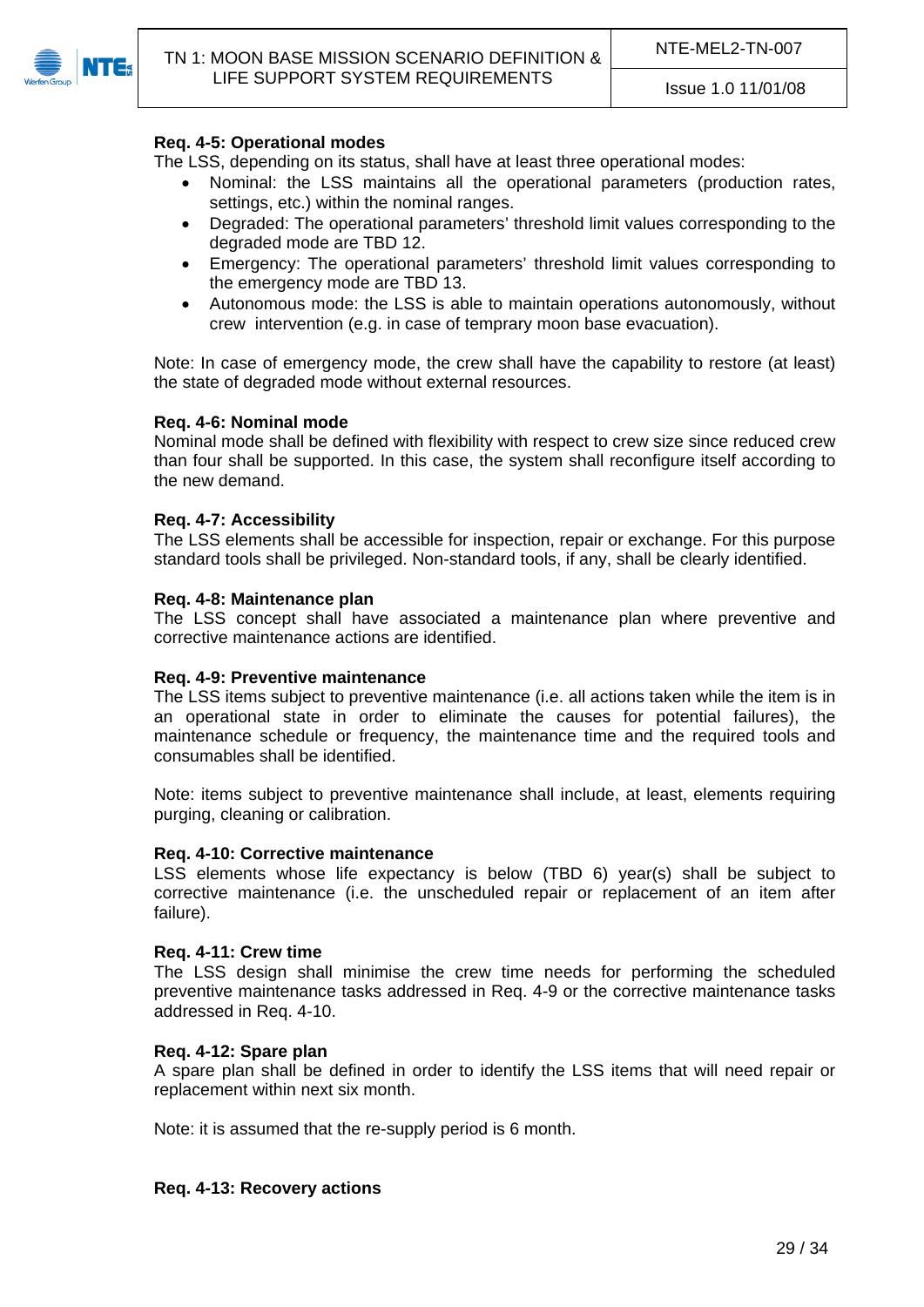

Failure of the function of the LSS can degrade human capability to implement the recovery actions to return the system to the nominal condition. Automatic recovery actions shall be planned in case of emergency.

# <span id="page-29-0"></span>**4.5 Human factors**

The design of all the LSS hardware and their mounting inside the pressurized volume cannot be done without taking into consideration that hardware is functioning with, for and under the control of humans. That implies the complete apprehension and application of ergonomics, psychological and cognitive factors and constraints. Some basic human factor requirements can be outlined.

#### **Req. 4-14: Labelling**

LSS elements shall be properly labelled so that the can be readily and univocally identifiable.

#### **Req. 4-15: Sharp edges**

The design shall avoid the presence of sharp edges, protrusions, etc., that could cause harm to the crew, in all operational cases.

Source: NSTS 1700.7B ISS ADDENDUM, Safety Policy and Requirements for Payloads Using the International Space Station, paragraph 222.1.

#### **Req. 4-16: Accessibility**

The LSS system and subsystems shall guarantee an easy accessibility to the crew for maintenance purposes, down to the level of exchangeable components.

#### **Req. 4-17: Man machine interaction**

The LSS man machine interface (hardware and software) shall be designed according to standards for ergonomics, psychological and cognitive factors and constraints. Requirements on human factors can be found in ECSS-E-10 Part 11 and are not detailed here.

### <span id="page-29-1"></span>**4.6 Data management and control**

The LSS shall have a control system (either specific for this system or integrated within the overall base's life support control system). The purpose of this control system shall be:

- To maintain the controlled variables in the optimal ranges to maximise the LSS operation in terms of efficiency and system stability
- To prevent errors or malfunctions, detecting deviations from nominal conditions and implementing alarms in order to have a reliable operation
- To provide a way to respond to system deviations in order guarantee a safe system operation.

#### **Req. 4-18: Sensors and actuators**

The LSS control system shall include the proper set of sensors and actuators required for the monitoring and automatic control of the LSS system.

#### **Req. 4-19: Supervision**

The LSS control system shall implement a supervisory function, which shall provide

- An efficient way for detecting malfunctions or performance deviation
- On-line information about system processes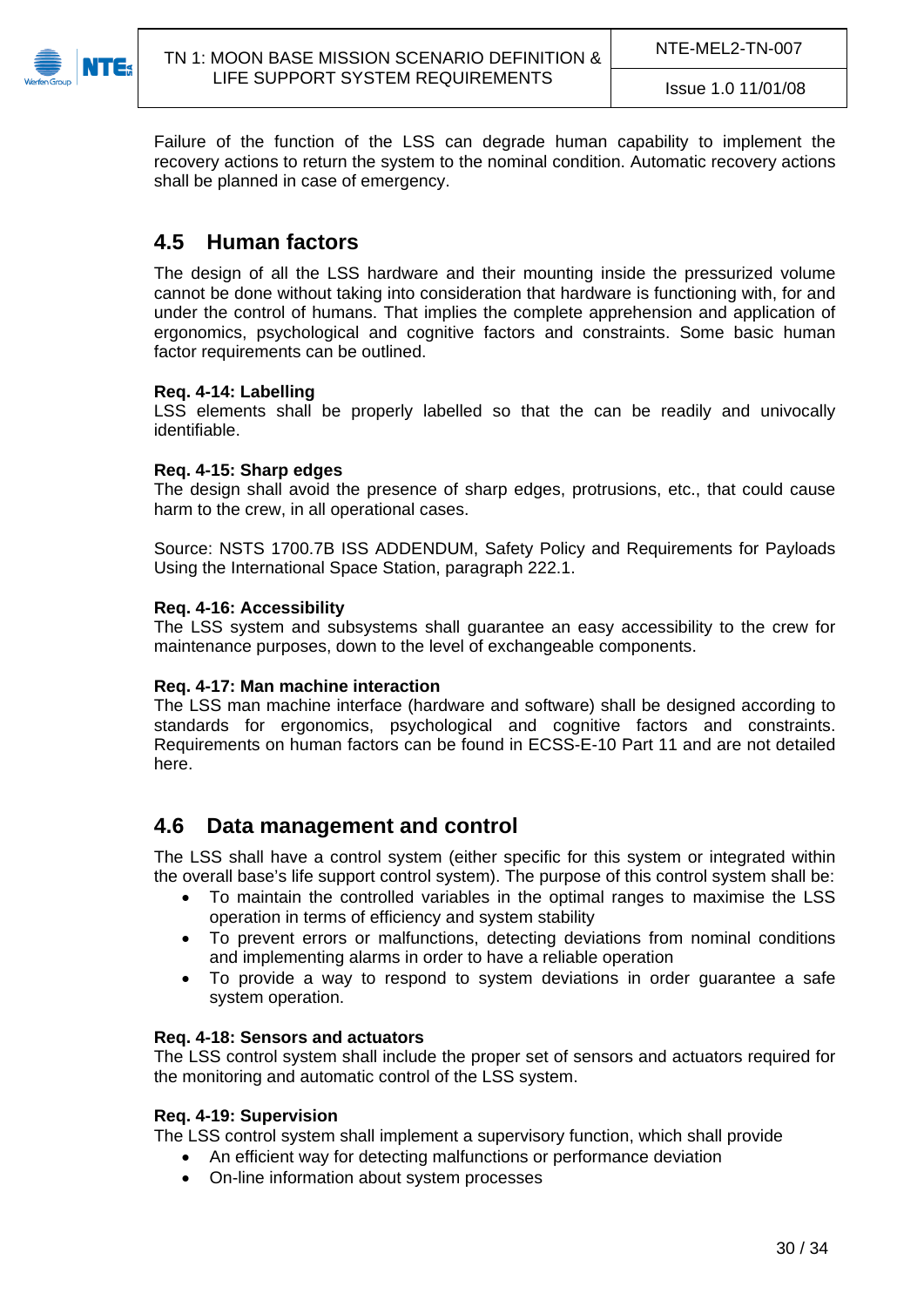

 A proper man-machine interface to interact with the system for deviation or malfunction correction

#### **Req. 4-20: Alarms**

The LSS control system shall generate alarms when detecting that any measured and/or controlled variable is out of the nominal range and shall permit the management of these alarms. The response to the alarms shall correspond to their severity, in accordance to the safety / risk analysis of the system.

#### **Req. 4-21: Data management**

The LSS control system shall feature a data management function, which at least shall include on-line data display of all the monitored variables in the system and data storage for off-line analysis.

#### **Req. 4-22: Failure isolation and recovery**

The LSS control system shall provide for failure isolation, informing about the component of the system that caused the failure. It shall also provide means for failure recovery either using hardware or analytical redundancy to allow graceful degradation of the performance until major corrective actions are taken.

#### **Req. 4-23: Automation**

The Control System shall implement the highest automation degree allowable.

#### **Req. 4-24: Interface**

The Control System shall interface with other on-base data management systems and with on-ground support.

#### **Req. 4-25: Manual override**

The Control System shall provide means for the manual override of its control function.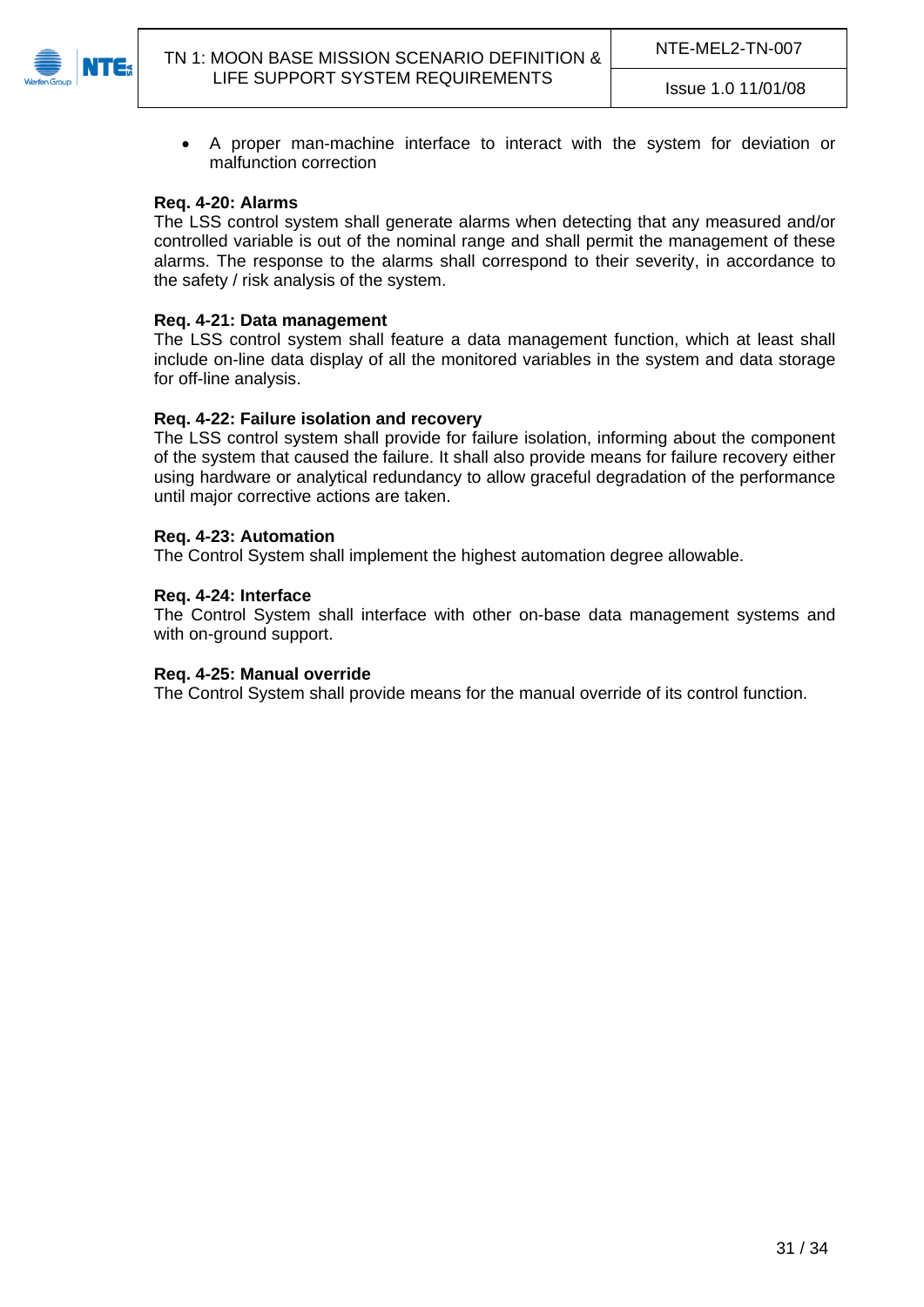<span id="page-31-0"></span>

# **5. INTERFACE REQUIREMENTS**

The LSS will be run in parallel with a main support system. The interface between the two systems shall be taken into account at design level.

# <span id="page-31-1"></span>**5.1 General**

The ESA LSS module will have mechanical, electrical, data communications and thermal interfaces with other Moon Base modules.

# <span id="page-31-2"></span>**5.2 Mission Interfaces**

### **Req. 5-1: Software and data systems interface**

The LSS Software and data systems interface shall be consistent with the main Software and data handling systems on the Moon Base. Furthermore, it shall be conformant to the main on-ground data handling system.

#### **Req. 5-2: Thermal interface**

The LSS shall feature its internal thermal control and be consistent with the thermal control system at Moon Base level.

#### **Req. 5-3: Biological interface**

The LSS shall isolate biologically all the interfaces to / from the rest of the base modules.

#### **Req. 5-4: Mechanical and structural interface**

The module will have external mechanical interfaces with at least another Moon Base module. These mechanical interfaces shall cover:

- Metabolic product flows to / from the module to enable the LSS function (air, water, food and wastes).
- Crew access to the module.
- Electrical and data communication connection.

#### **Req. 5-5: Electric power**

The LSS shall minimize power usage. Expected available power for the Moon Base is 40 Kw (nuclear plant).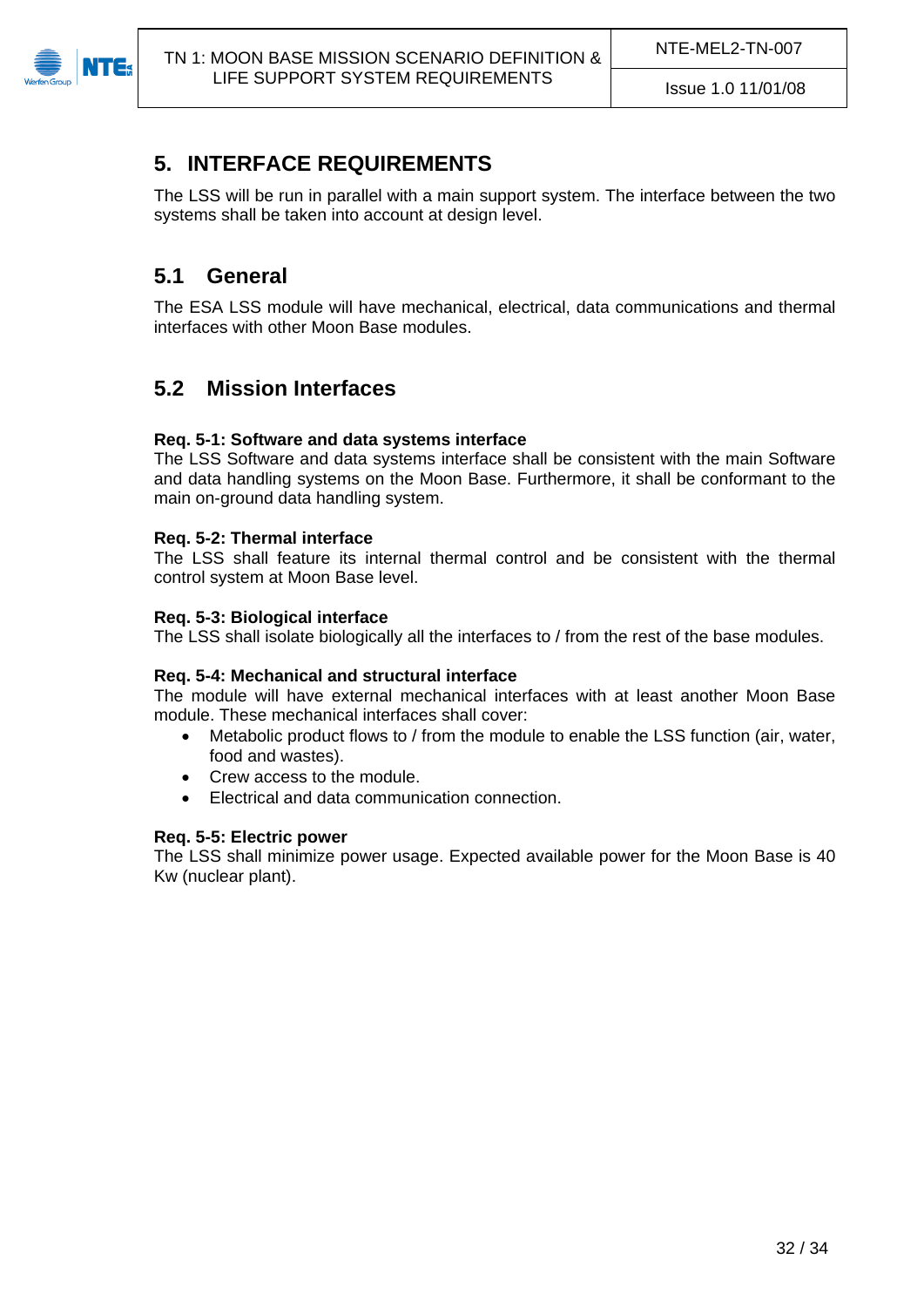<span id="page-32-0"></span>

# **6. SAFETY AND RELIABILITY REQUIREMENTS**

The LSS can be classified as a critical system in manned missions, since it is mandatory for crew survival.

# <span id="page-32-1"></span>**6.1 Safety**

### **Req. 6-1: Crew survival**

The inclusion of the LSS into the Moon Base shall not impair the safety levels that guarantee the crew survivability throughout the mission.

#### **Req. 6-2: Hazards**

All hazardous elements within the LSS design shall be identified, associated risks assessed and risk reduction options identified. Special care shall be taken concerning the use of hazardous materials, as part of the LSS itself or as consumables and appropriate levels of containment shall be ensured.

#### **Req. 6-3: Biosafety**

LSS shall include the means for control biosafety in order to prevent and to avoid the spreading of biological contamination from the LSS to the rest of the Moon Base through the gas, liquid and / or solid system's loop.

# <span id="page-32-2"></span>**6.2 Reliability**

#### **Req. 6-4: Fault Tolerance**

LSS shall be two-fault tolerant and when this is not feasible systems shall be designed so that no single failure can cause loss of the crew. As the envisaged European LSS module will be at the beginning redundant to the main ECLSS this requirement may be initially relaxed. However, as a demonstration technology, the system shall be designed to plan the full coverage of the requirement progressively.

Mission duration is expected to be continuous non-stop, rotating four crew members every six months. That means that multiple failures can be expected. The system shall consider fault tolerance as a combination of reliable hardware design, redundancy and logistic capabilities to support preventive and corrective maintenance. In addition, the system shall be designed to degrade gracefully, that is, failures may affect the performance of the system but do not stop its main function. Expected time of spares re-supply can vary from weeks to months, therefore maintenance of the system components shall be programmed accordingly.

#### **Req. 6-5: Failure detection, diagnosis and recovery**

Failure detection, diagnosis and recovery procedures shall be implemented. Recovery procedures can imply hardware redundancy, analytical redundancy or maintenance depending on the criticality of the failure.

### **Req. 6-6: Lifetime**

The LSS lifetime shall be ([TBD 14\)](#page-33-14). The LSS components shall have the appropriate life expectancy in order to permit a reliable operation according to the maintenance plan. Limited life items and their repair or exchange needs shall be identified. Lifetime shall be assessed by means of:

- Mean Time Between Failures (MTBF): the average time between two consecutive failures of a repairable item.
- Mean Time To Failure (MTTF): the average lifetime of a non-repairable item.
- The life cycle expectancy of the other forms of life potentially present in the LSS.